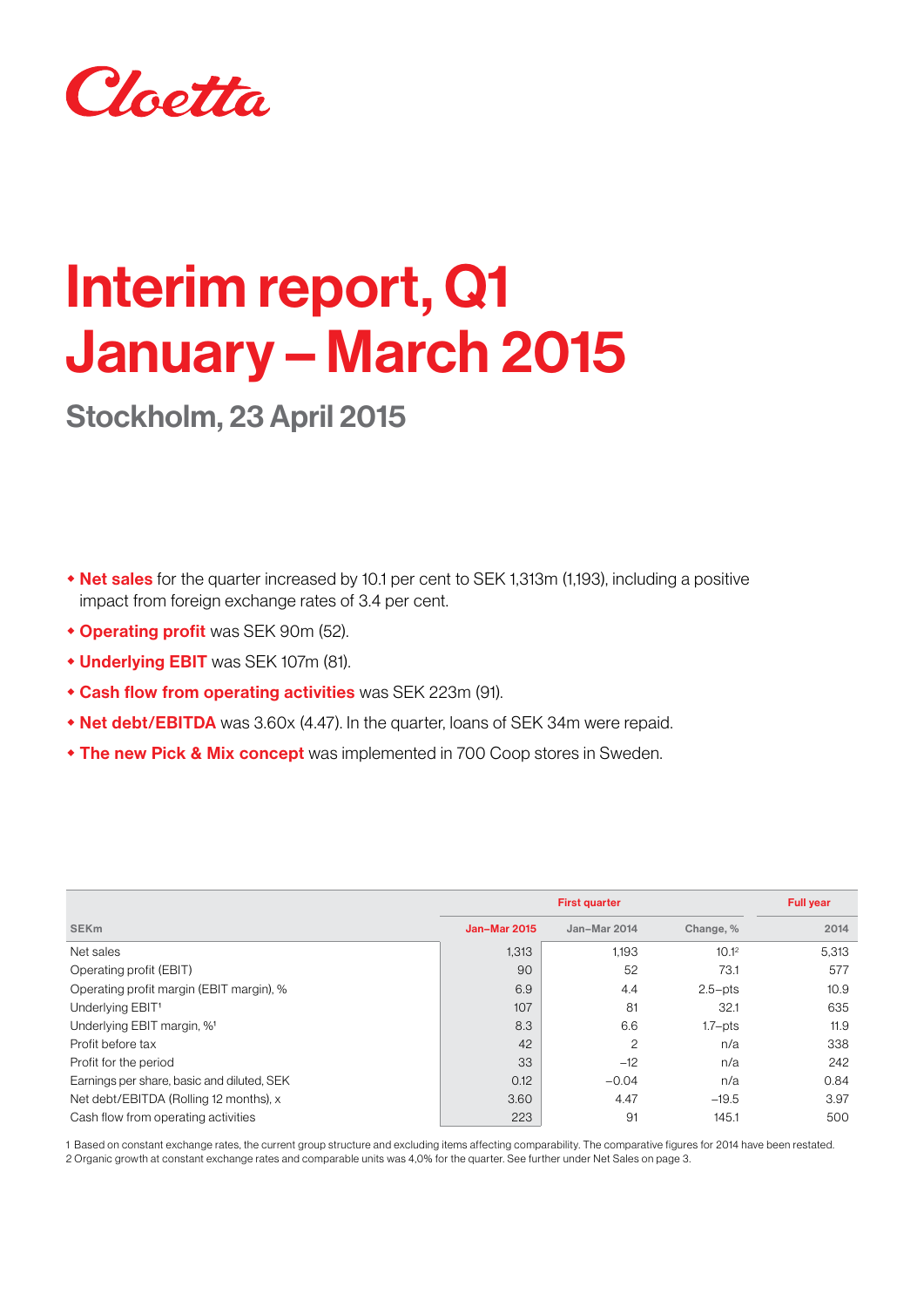# Message from the CEO

Continued sales growth, improved operating profit (EBIT) and strong cash flow.

I am highly satisfied that Cloetta continued to increase both sales and operating profit in the first quarter of the year. This demonstrates that our focus on profitable growth is paying off. Operating profit (EBIT) rose sharply to SEK 90m (52). The underlying operating profit increased to SEK 107m (81), resulting in an improvement in the underlying operating margin by 1.7 percentage points. As previously announced, we incurred one-off costs for restructuring in Italy and the implementation of the new Pick & Mix concept in Sweden during the quarter, which amounted to a total of SEK 19m.

Both the operating profit margin and underlying operating profit margin improved significantly to 6.9 per cent (4.4) and 8.3 per cent (6.6), respectively. Profit after tax also improved to SEK 33m (–12).

### Confectionery market

The confectionery market showed positive development in all markets except the Netherlands.

#### Continued increase in growth

Cloetta's total sales increased by 10.1 per cent in the quarter, of which organic growth accounted for 4.0 per cent, acquisitions for 2.7 per cent and changes in exchange rates for 3.4 per cent. Sales increased in all markets except Italy, Norway and the Netherlands. Contract manufacturing declined. Sales were up markedly in Sweden due to the rollout of the new Pick & Mix concept. Denmark and Finland also showed very strong sales development. Growth in Denmark was driven by sales of pastilles and chocolate. In Finland, growth was fuelled by product launches and increased sales of pastilles.

### Cash flow remains strong

The very strong cash flow trend from last year continued through the first quarter. Just as in the fourth quarter of last year, this demonstrates Cloetta's strong cash-generating ability after the completion of the factory restructuring programme some six months ago.

#### Further decrease in debt

As a result of the continued improvement in EBITDA, strong cash flow generation during the quarter, the net debt/EBITDA ratio has reached 3.60x (4.47x). The improvement demonstrates that Cloetta is continuing its journey toward the long-term target of a net debt/ EBITDA ratio of around 2.5x. The ambition to use future cash flows for amortisation of debt, while at the same time providing financial flexibility for complementary acquisitions and dividends, remains unchanged.

### Pick & Mix concept at Coop implemented

Our new Pick & Mix concept consisting of candy and natural snacks for Coop Sweden was implemented in the first quarter. The rollout has gone very smoothly and the approximately 700 Coop stores have now been rebuilt. The Pick & Mix concept name "Godisfavoriter" was implemented in all stores at the end of February and the "Natursnacks" concept was implemented in the 300 relevant stores during March. Sales leading up to and during Easter, which is of major importance for the Pick & Mix category, were in line with plan. Against this background, I feel confident that we have a concept that is highly appreciated by consumers.

### Taking additional steps toward the long-term targets

Cloetta's long-term targets are to achieve an underlying EBIT margin of 14 per cent, to grow at least in line with the market, and at the same time to reduce our debt. In the first quarter, we improved our underlying EBIT margin by 1.7 percentage points. The improved profitability, in combination with continued amortisation, led to a decrease in our debt level. Furthermore, in the past quarter we have also shown, partly driven by the new Pick & Mix concept, that it is possible to grow faster than the market. The quarter was therefore another step toward the realisation of our goals.



Bengt Baron, President and CEO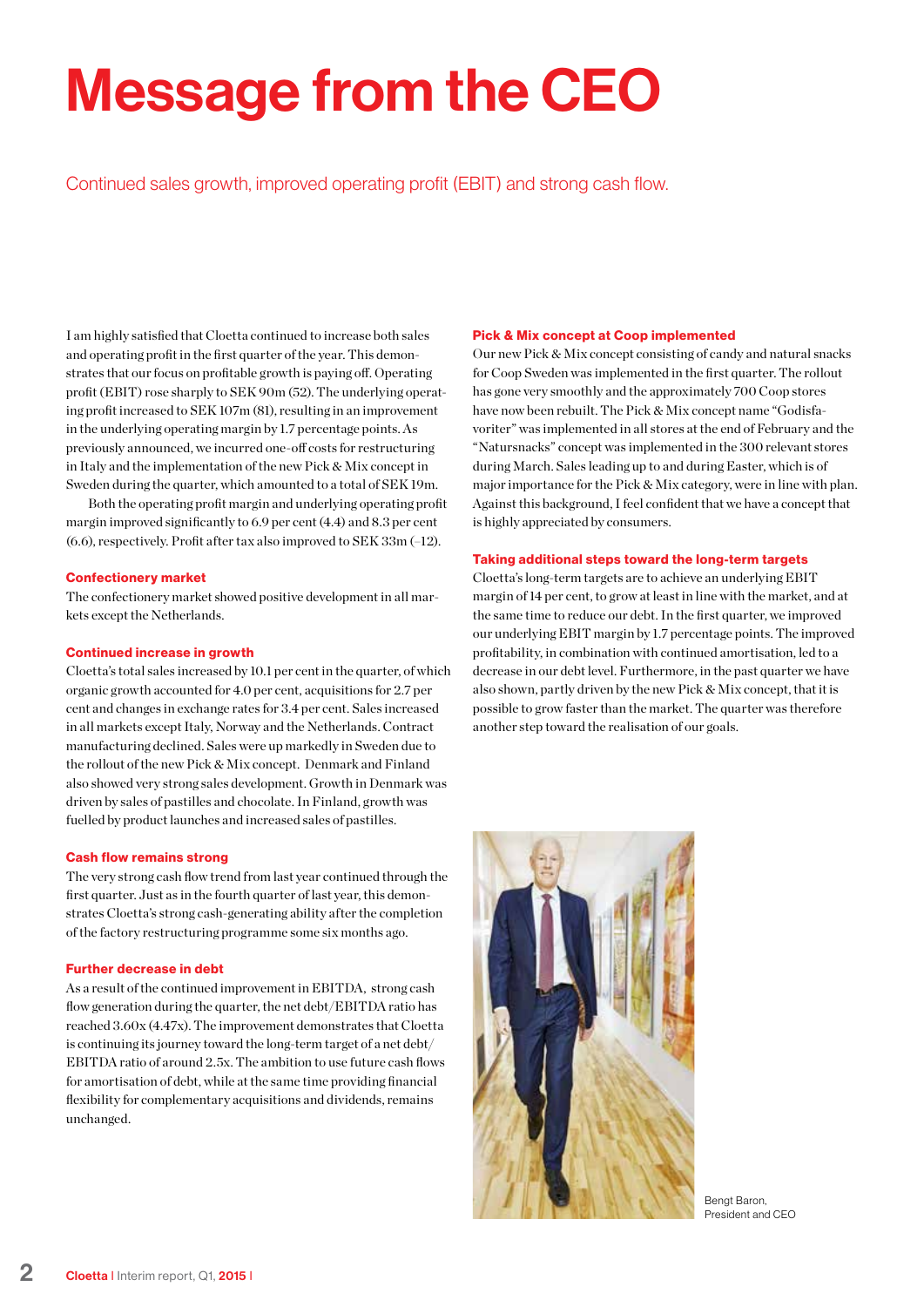# Financial overview

#### First quarter developments

### Net sales

Net sales for the first quarter rose by SEK 120m to SEK 1,313m (1,193) compared to the same period of last year. Organic growth was 4.0 per cent, acquisition accounted for 2.7 per cent and changes in exchange rates accounted for 3.4 per cent.

Sales increased in all markets except Italy, Norway and the Netherlands. Contract manufacturing declined. Sales were up markedly in Sweden due to the rollout of the new Pick & Mix concept. Denmark and Finland also showed very strong sales development. Growth in Denmark was driven by sales of pastilles and chocolate. In Finland, growth was fuelled by product launches and increased sales of pastilles.

| Changes in net sales, %   | <b>Jan-Mar 2015</b> |
|---------------------------|---------------------|
| Organic growth            | 4.0                 |
| Structural changes        | 27                  |
| Changes in exchange rates | 3.4                 |
| Total                     | 10.1                |

### Gross profit

Gross profit amounted to SEK 491m (424), which is equal to a gross margin of 37.4 per cent (35.5). The improvement in the gross margin is mainly due to higher efficiency.

### Operating profit

Operating profit improved to SEK 90m (52). The improvement is mainly due to higher efficiency. Underlying EBIT improved to SEK 107m (81).

### Items affecting comparability

Operating profit for the first quarter includes items affecting comparability related to the restructuring of the Italian organisation and implementation costs for the new Pick & Mix concept in Sweden amounted to SEK 19m. Exchange rate differences was SEK –2m.

#### Net financial items

Net financial items for the quarter amounted to SEK –48m (–50). Interest expenses related to external borrowings totalled SEK –39m (–34) and other financial items amounted to SEK –9m (–16). Of the total net financial items SEK–12m (–12) is non-cash in nature.

#### Profit for the period

Profit for the period was SEK 33m (–12), which is equal to basic and diluted earnings per share of SEK 0.12 (–0.04). Income tax for the period was SEK –9m (–14). The effective tax rate for the quarter is 21.4 per cent.

Acquisitions and divestments No acquisitions or divestments took place in the first quarter.

### Cash flow from operating and investing activities for the first quarter

Cash flow for the first quarter

Cash flow from operating activities was SEK 223m (91). Cash flow from operating activities before changes in working capital was SEK 66m (–1). The improvement compared to the prior year is mainly the result of a higher operating profit. The cash flow from changes in working capital was SEK 157m (92). Cash flow from operating and investing activities was SEK 168m (–52).

### *Working capital*

The cash flow from working capital was SEK 157m (92). This relates to cash collections from receivables from seasonal sales 2014. Furthermore inventory levels were reduced, offset by some decreases in payables.

#### *Investments*

Cash flow from investing activities was SEK –55m (–143). The decrease is mainly due to the acquisition of Alrifai Nutisal AB (currently known as Cloetta Nutisal AB) in 2014, which impacted cash flow in an amount of SEK 110m. The cash flow from investments in property, plant and equipment and intangibles amounted to SEK –55m (–36).

### Financial position

Consolidated equity at 31 March 2015 amounted to SEK 4,022m (3,758), which is equal to SEK 13.9 per share (13.0). Net debt at 31 March 2015 was SEK 3,118m (3,304).

Non-current borrowings totalled SEK 2,887m (3,082) and consisted of SEK 1,915m (2,128) in gross loans from credit institutions, senior secured notes of SEK 1,000m (1,000) and SEK –28m (–46) in capitalised transaction costs.

Total current borrowings amounted to SEK 268m (290) and consisted of SEK 285m (135) in gross loans from credit institutions, SEK –19m (–18) in capitalised transaction costs, SEK – (171) in a credit overdraft facility, and accrued interest on loans from credit institutions and senior secured notes for an amount of SEK 2m (2).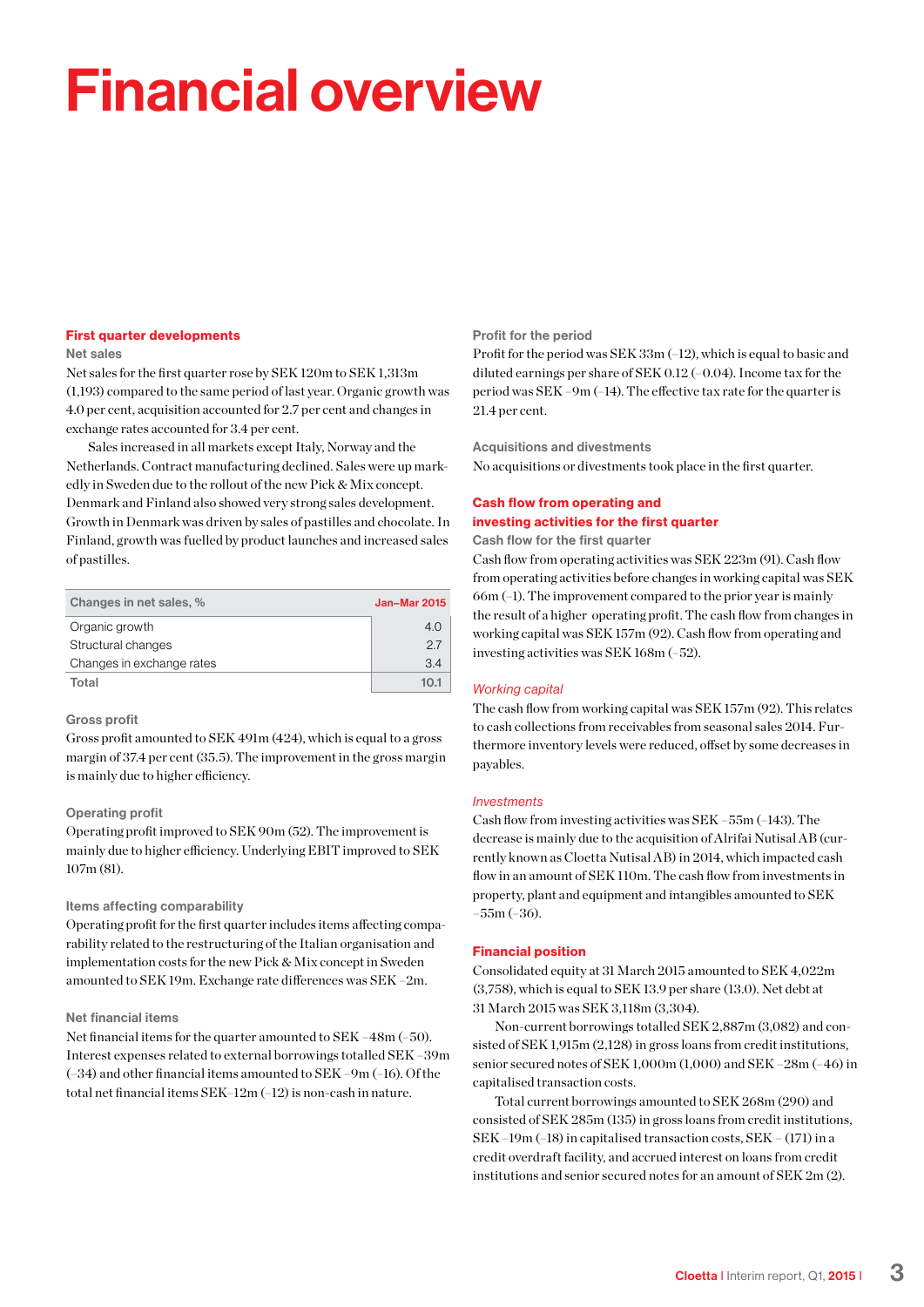The short-term gross loans from credit institutions in an amount of SEK 285m (135) consist of a short-term repayment obligation for the last three quarters of 2015 and the first quarter of 2016.

| <b>SEK<sub>m</sub></b>           | 31 Mar 2015   |        | 31 Mar 2014 31 Dec 2014 |
|----------------------------------|---------------|--------|-------------------------|
| Gross non-current borrowings     | 1,915         | 2,128  | 2,026                   |
| Gross current borrowings         | 285           | 135    | 229                     |
| Credit overdraft facility        |               | 171    | 211                     |
| Senior secured notes             | 1.000         | 1.000  | 1.000                   |
| Derivative financial instruments | 66            | 24     | 70                      |
| Interest payable                 | $\mathcal{P}$ | 2      |                         |
| Gross debt                       | 3,268         | 3,460  | 3,537                   |
| Cash and cash equivalents        | $-150$        | $-156$ | $-229$                  |
| Net debt                         | 3.118         | 3.304  | 3.308                   |

Cash and cash equivalents at 31 March 2015, excluding long-term unutilised overdraft facilities, amounted to SEK 150m (156). At 31 March 2015 Cloetta had unutilised overdraft facilities for a total of SEK 684m (516).

### Other disclosures

#### Seasonal variations

Cloetta's sales and operating profit are subject to some seasonal variations. Sales in the first and second quarters are affected by the Easter holiday, depending on in which quarter and when in the quarter it occurs. In the fourth quarter, sales are usually higher than in the first three quarters of the year, which is mainly attributable to the sale of products in Sweden and Italy in connection with the holiday season.

#### Employees

The average number of employees during the quarter was 2,462 (2,410). The increase is mainly due to the new employees related to the acquisition of Aran Candy Ltd.

Events after the balance sheet date

After the end of the reporting period, no significant events have taken place that could affect the company's operations.

#### Annual General Meeting

The Annual General Meeting will be held at 4:00 p.m. on Thursday, 23 April 2015, at conference center 7A Odenplan, Odengatan 65 in Stockholm, Sweden.

### Cash flow from operating and investing activities

|                                                                                       |                          | <b>First quarter</b> | <b>Rolling 12</b> | <b>Full year</b> |
|---------------------------------------------------------------------------------------|--------------------------|----------------------|-------------------|------------------|
| <b>SEK<sub>m</sub></b>                                                                | <b>Jan-Mar 2015</b>      | Jan-Mar 2014         | Apr 2014-Mar 2015 | 2014             |
| Cash flow from operating activities before changes in working capital                 | 66                       | $-1$                 | 559               | 492              |
| Cash flow from changes in working capital                                             | 157                      | 92                   | 73                | 8                |
| Cash flow from operating activities                                                   | 223                      | 91                   | 632               | 500              |
| Cash flows from investments in property,<br>plant and equipment and intangible assets | $-55$                    | $-36$                | $-201$            | $-182$           |
| Cash flow from other investing activities                                             | $\overline{\phantom{0}}$ | $-107$               | $-80$             | $-187$           |
| Cash flow from investing activities                                                   | $-55$                    | $-143$               | $-281$            | $-369$           |
| Cash flow from operating and investing activities                                     | 168                      | $-52$                | 351               | 131              |





Cash flow from operating activities

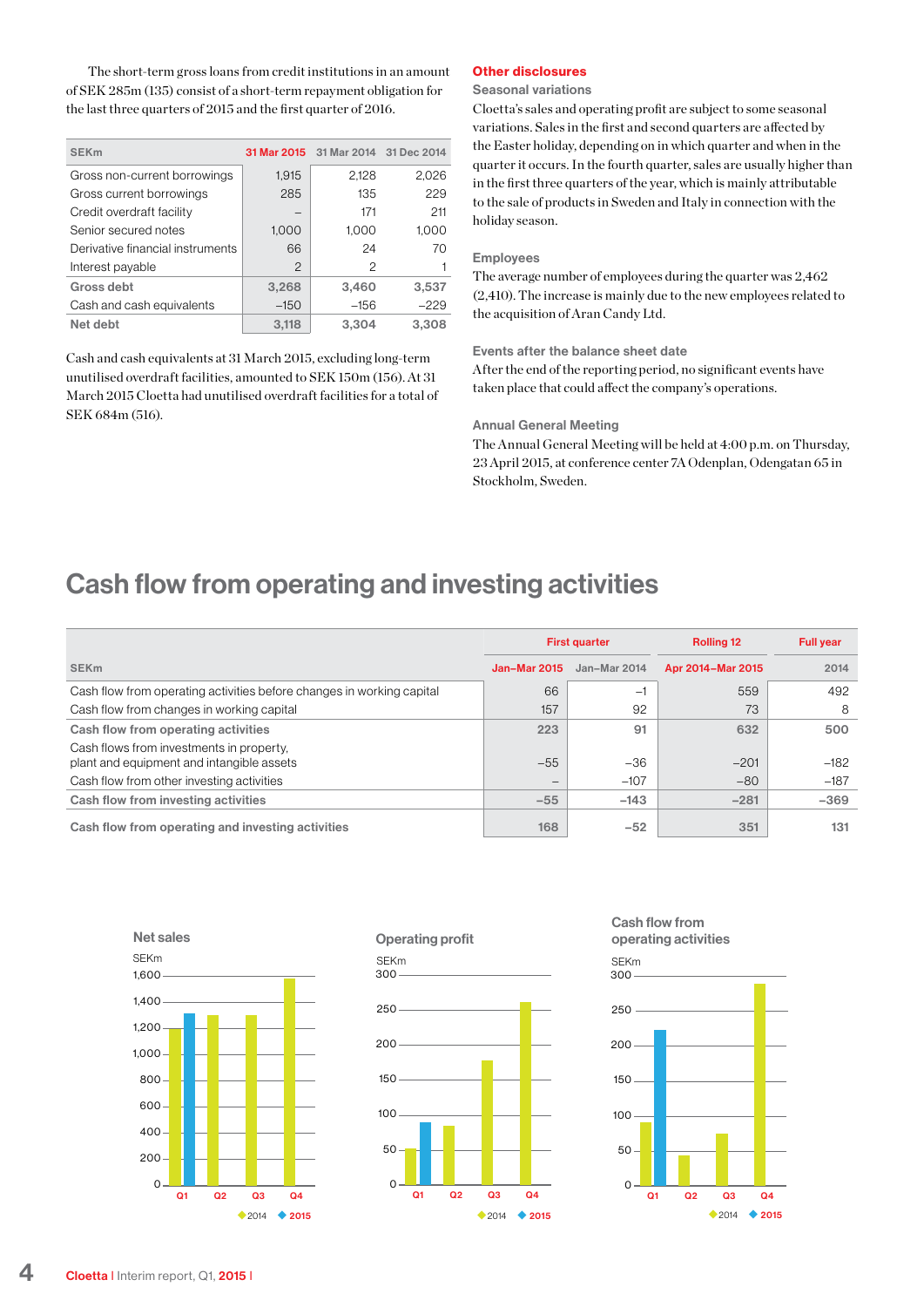The Board of Directors hereby gives its assurance that the interim report provides a true and fair view of the business activities, financial position and results of operations of the Group and the Parent Company, and describes the significant risks and uncertainties to which the Parent Company and the Group companies are exposed.

> Stockholm, 23 April 2015 Cloetta AB (publ)

> > The Board

*The information in this interim report has not been reviewed by the company's auditors.*

# Selection of key product launches during Q1



Tikkels Special Love Edition The Jelly Bean Factory

Galatine Strawberry Nutisal

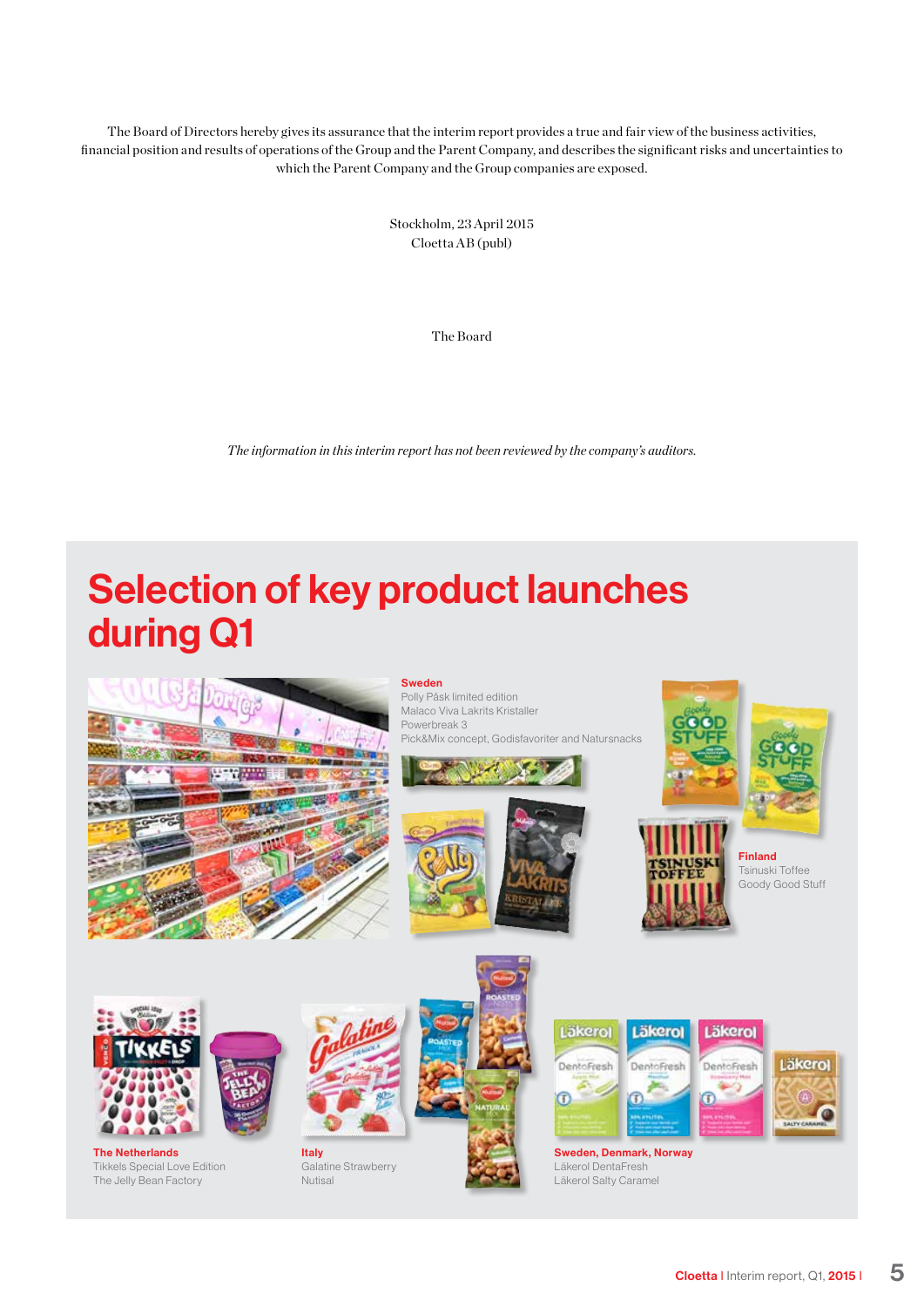# Financial statements in summary

### Condensed consolidated profit and loss account

|                                                 | <b>First quarter</b> |                           | <b>Rolling 12</b> | <b>Full year</b> |  |
|-------------------------------------------------|----------------------|---------------------------|-------------------|------------------|--|
| <b>SEKm</b>                                     |                      | Jan-Mar 2015 Jan-Mar 2014 | Apr 2014-Mar 2015 | 2014             |  |
| Net sales                                       | 1,313                | 1,193                     | 5,433             | 5,313            |  |
| Cost of goods sold                              | $-822$               | $-769$                    | $-3,378$          | $-3,325$         |  |
| <b>Gross profit</b>                             | 491                  | 424                       | 2,055             | 1,988            |  |
| Other income                                    | $\Omega$             | $\Omega$                  | 5                 | 5                |  |
| Selling expenses                                | $-245$               | $-203$                    | $-934$            | $-892$           |  |
| General and administrative expenses             | $-156$               | $-169$                    | $-511$            | $-524$           |  |
| <b>Operating profit</b>                         | 90                   | 52                        | 615               | 577              |  |
| Exchange differences on borrowings and cash     |                      |                           |                   |                  |  |
| and cash equivalents in foreign currencies      | 6                    | $-1$                      | $-4$              | $-11$            |  |
| Other financial income                          | $\Omega$             | 1                         | 3                 | $\overline{4}$   |  |
| Other financial expenses                        | $-54$                | $-50$                     | $-236$            | $-232$           |  |
| <b>Net financial items</b>                      | $-48$                | $-50$                     | $-237$            | $-239$           |  |
| Profit before tax                               | 42                   | $\overline{2}$            | 378               | 338              |  |
| Income tax                                      | $-9$                 | $-14$                     | $-91$             | $-96$            |  |
| Profit for the period                           | 33                   | $-12$                     | 287               | 242              |  |
| Profit for the period attributable to:          |                      |                           |                   |                  |  |
| <b>Owners of the Parent Company</b>             | 33                   | $-12$                     | 287               | 242              |  |
| Earnings per share, SEK                         |                      |                           |                   |                  |  |
| <b>Basic</b>                                    | 0.12                 | $-0.04$                   | 1.00              | 0.84             |  |
| Diluted <sup>1</sup>                            | 0.12                 | $-0.04$                   | 1.00              | 0.84             |  |
| Number of shares at end of period               | 288,619,299          | 288,619,299               | 288,619,299       | 288,619,299      |  |
| Average number of shares (basic) <sup>1</sup>   | 286,481,689          | 287,581,689               | 286,716,757       | 286,987,990      |  |
| Average number of shares (diluted) <sup>1</sup> | 286,685,221          | 287,657,851               | 286,857,793       | 287,092,780      |  |

1 Cloetta entered into two long-term forward contracts in order to repurchase own shares to fulfill its future obligation to deliver the shares to the participants in the share-based long-term incentive plan. Earnings per share are calculated on the average number of shares adjusted for the effect of the forward contracts to repurchase own shares. The two contracts cover a total of 2,137,610 Cloetta AB shares. One contract covers 937,610 Cloetta AB shares for an amount of SEK 18.50678 per share and the other contract covers 1,200,000 Cloetta AB shares for an amount of SEK 23.00000 per share.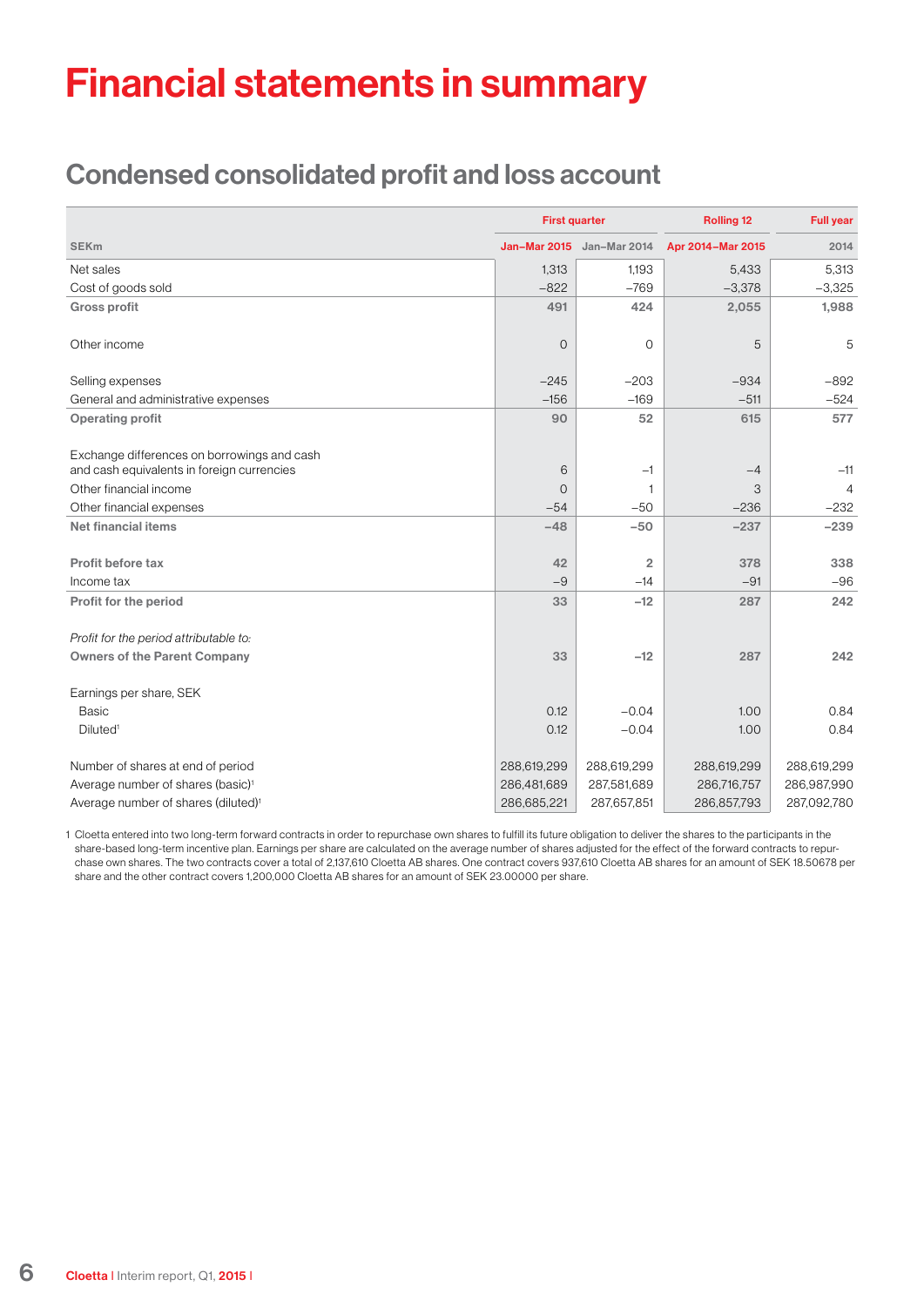## Condensed consolidated statement of comprehensive income

|                                                                                                                                                          |       | <b>First quarter</b><br><b>Rolling 12</b> |                   | <b>Full year</b> |
|----------------------------------------------------------------------------------------------------------------------------------------------------------|-------|-------------------------------------------|-------------------|------------------|
| <b>SEK<sub>m</sub></b>                                                                                                                                   |       | <b>Jan-Mar 2015</b> Jan-Mar 2014          | Apr 2014-Mar 2015 | 2014             |
| Profit for the period                                                                                                                                    | 33    | $-12$                                     | 287               | 242              |
| Other comprehensive income                                                                                                                               |       |                                           |                   |                  |
| Remeasurement of defined benefit pension plans                                                                                                           | $-34$ | $-20$                                     | $-160$            | $-146$           |
| Income tax on other comprehensive income that will not be<br>reclassified subsequently to profit and loss for the period                                 |       | 4                                         | 36                | 33               |
| Items that will never be reclassified to profit or loss for the period                                                                                   | $-27$ | $-16$                                     | $-124$            | $-113$           |
| Hedge of a net investment in a foreign operation                                                                                                         | 11    | $-8$                                      | $-28$             | $-47$            |
| Currency translation differences                                                                                                                         | $-43$ | 44                                        | 145               | 232              |
| Income tax on other comprehensive income that will be reclassified subse-<br>quently to profit and loss for the period, when specific conditions are met | $-2$  | $\overline{c}$                            | 6                 | 10               |
| Items that are or may be reclassified to profit or loss for the period                                                                                   | $-34$ | 38                                        | 123               | 195              |
| Total other comprehensive income                                                                                                                         | $-61$ | 22                                        | $-1$              | 82               |
| Total comprehensive income, net of tax                                                                                                                   | $-28$ | 10 <sup>1</sup>                           | 286               | 324              |
| Total comprehensive income for the period attributable to:                                                                                               |       |                                           |                   |                  |
| Owners of the Parent Company                                                                                                                             | $-28$ | 10                                        | 286               | 324              |

### Net financial items

|                                                                                                           | <b>First quarter</b> |                                  | <b>Rolling 12</b><br><b>Full year</b> |                |
|-----------------------------------------------------------------------------------------------------------|----------------------|----------------------------------|---------------------------------------|----------------|
| <b>SEK<sub>m</sub></b>                                                                                    |                      | <b>Jan-Mar 2015</b> Jan-Mar 2014 | Apr 2014-Mar 2015                     | 2014           |
| Exchange differences on borrowings and cash                                                               | 6                    | $-1$                             | -4                                    | $-11$          |
| Other financial income, third parties                                                                     | $\Omega$             |                                  | 3                                     | $\overline{4}$ |
| Other financial income                                                                                    | $\Omega$             |                                  | 3                                     | 4              |
| Interest expenses on third-party borrowings<br>and realised losses on single currency interest rate swaps | $-39$                | $-34$                            | $-151$                                | $-146$         |
| Interest expenses, contingent earn-out liabilities                                                        | $-3$                 | $-3$                             | $-14$                                 | $-14$          |
| Amortisation of capitalised transaction costs                                                             | $-4$                 | $-5$                             | $-18$                                 | $-19$          |
| Unrealised losses on single currency interest rate swaps                                                  | $-2$                 | Ξ,                               | $-24$                                 | $-23$          |
| Other financial expenses                                                                                  | $-6$                 | $-7$                             | $-29$                                 | $-30$          |
| Other financial expenses                                                                                  | $-54$                | $-50$                            | $-236$                                | $-232$         |
| Net financial items                                                                                       | $-48$                | $-50$                            | $-237$                                | $-239$         |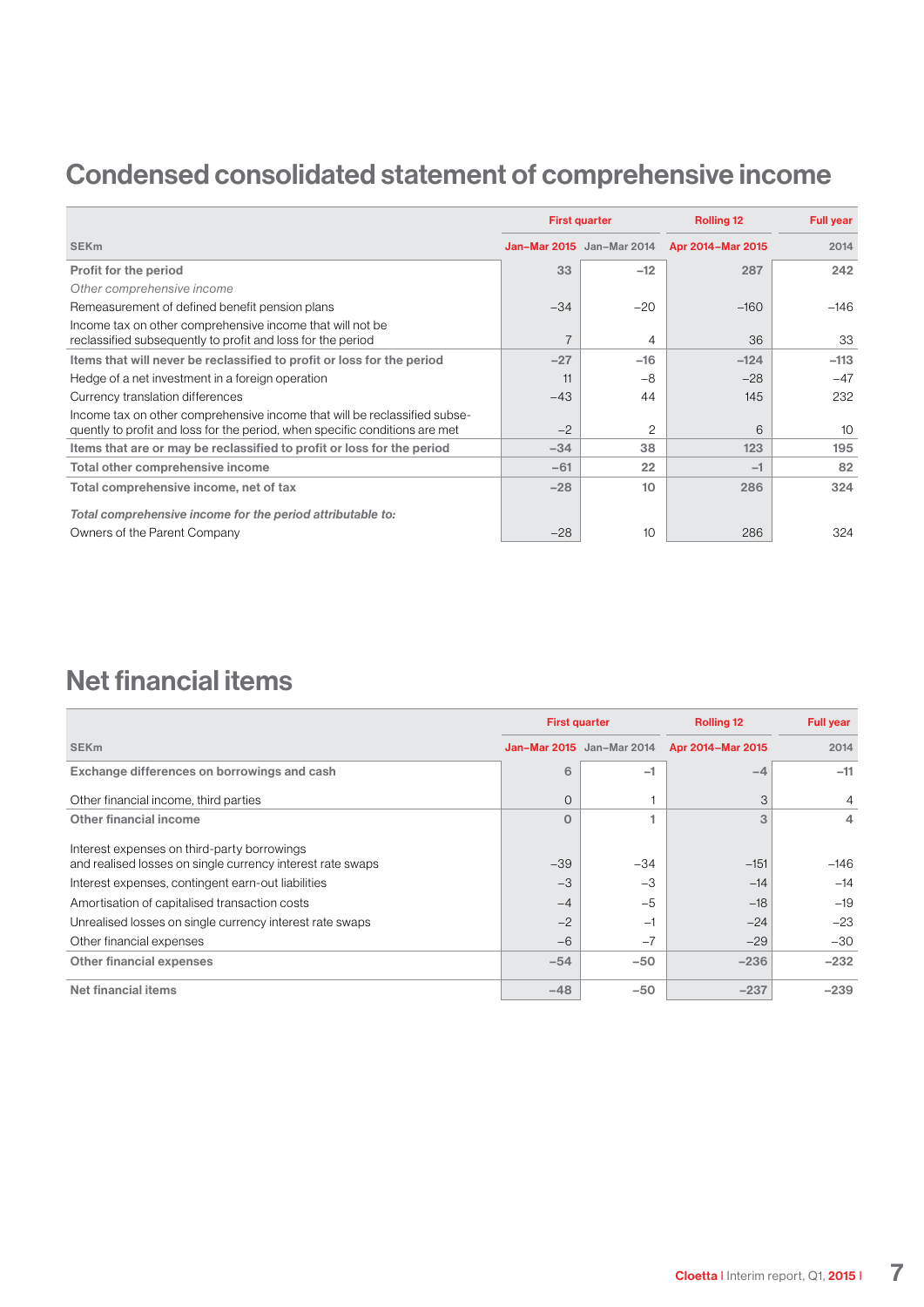### Condensed consolidated balance sheet

| <b>SEK<sub>m</sub></b>                                        | 31 Mar 2015 | 31 Mar 2014 | 31 Dec 2014    |
|---------------------------------------------------------------|-------------|-------------|----------------|
| Intangible assets                                             | 5,845       | 5,505       | 5,882          |
| Property, plant and equipment                                 | 1,651       | 1,621       | 1,667          |
| Deferred tax asset                                            | 79          | 67          | 84             |
| Other financial assets                                        | 112         | 101         | 105            |
| <b>Total non-current assets</b>                               | 7,687       | 7,294       | 7,738          |
| Inventories                                                   | 822         | 862         | 853            |
| Other current assets                                          | 959         | 890         | 1,124          |
| Derivative financial instruments                              | 8           |             | $\overline{c}$ |
| Cash and cash equivalents                                     | 150         | 156         | 229            |
| <b>Total current assets</b>                                   | 1,939       | 1,908       | 2,208          |
| Assets held for sale                                          | 16          | 67          | 16             |
| <b>TOTAL ASSETS</b>                                           | 9,642       | 9,269       | 9,962          |
| <b>Equity</b>                                                 | 4,022       | 3,758       | 4,048          |
| Borrowings                                                    | 2,887       | 3,082       | 2,993          |
| Deferred tax liability                                        | 474         | 387         | 483            |
| Derivative financial instruments                              | 57          | 21          | 56             |
| Other non-current liabilities                                 | 86          | 114         | 147            |
| Provisions for pensions and other long-term employee benefits | 538         | 382         | 505            |
| Provisions                                                    | 14          | 12          | 16             |
| <b>Total non-current liabilities</b>                          | 4,056       | 3,998       | 4,200          |
| <b>Borrowings</b>                                             | 268         | 290         | 423            |
| Derivative financial instruments                              | 17          | 3           | 16             |
| Other current liabilities                                     | 1,228       | 1,177       | 1,210          |
| Provisions                                                    | 51          | 43          | 65             |
| <b>Total current liabilities</b>                              | 1,564       | 1,513       | 1,714          |
| <b>TOTAL EQUITY AND LIABILITIES</b>                           | 9,642       | 9,269       | 9,962          |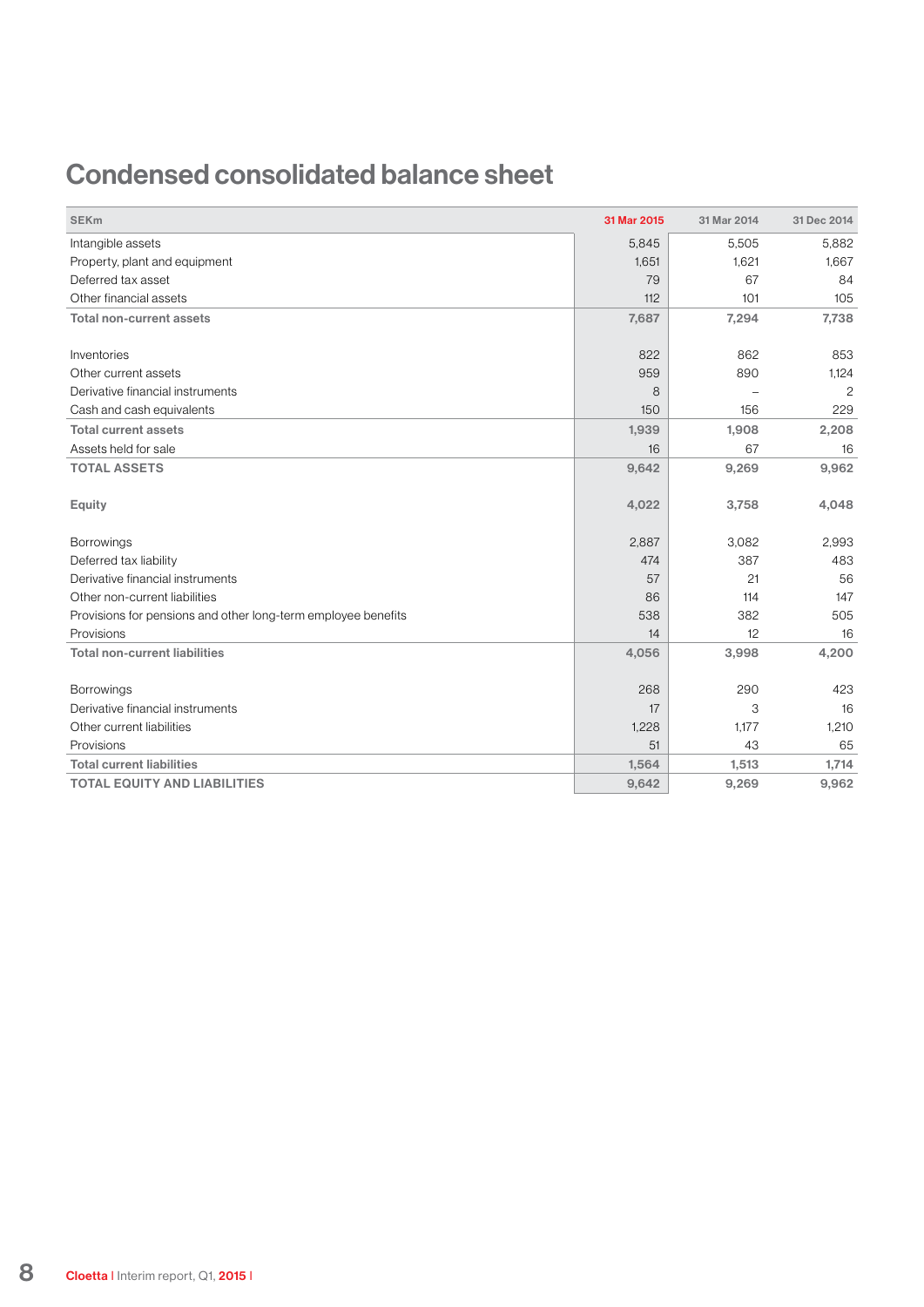### Condensed consolidated statement of changes in equity

| <b>SEK<sub>m</sub></b>                    |                   | Jan-Mar 2015 Jan-Mar 2014 Full year 2014 |       |
|-------------------------------------------|-------------------|------------------------------------------|-------|
| Equity at beginning of period             | 4,048             | 3,747                                    | 3,747 |
|                                           |                   |                                          |       |
| Profit for the period                     | 33                | $-12$                                    | 242   |
| Other comprehensive income                | $-61$             | 22                                       | 82    |
| Total comprehensive income                | $-28$             | 10                                       | 324   |
|                                           |                   |                                          |       |
| <b>Transactions with owners</b>           |                   |                                          |       |
| Forward contract to repurchase own shares | $\qquad \qquad -$ |                                          | $-27$ |
| Share-based payments                      | $\overline{2}$    |                                          | 4     |
| <b>Total transactions with owners</b>     | $\overline{2}$    |                                          | $-23$ |
| Equity at end of period                   | 4,022             | 3,758                                    | 4,048 |

### Condensed consolidated cash flow statement

|                                                                       |        | <b>First quarter</b>      | <b>Rolling 12</b> | <b>Full year</b> |
|-----------------------------------------------------------------------|--------|---------------------------|-------------------|------------------|
| <b>SEK<sub>m</sub></b>                                                |        | Jan-Mar 2015 Jan-Mar 2014 | Apr 2014-Mar 2015 | 2014             |
| Cash flow from operating activities before changes in working capital | 66     | -1                        | 559               | 492              |
| Cash flow from changes in working capital                             | 157    | 92                        | 73                | 8                |
| Cash flow from operating activities                                   | 223    | 91                        | 632               | 500              |
| Cash flows from investments in property, plant and equipment          |        |                           |                   |                  |
| and intangible assets                                                 | $-55$  | $-36$                     | $-201$            | $-182$           |
| Other cash flow from investing activities                             |        | $-107$                    | $-80$             | $-187$           |
| Cash flow from investing activities                                   | $-55$  | $-143$                    | $-281$            | $-369$           |
| Cash flow from operating and investing activities                     | 168    | $-52$                     | 351               | 131              |
| Cash flow from financing activities                                   | $-245$ | 46                        | $-315$            | $-24$            |
| Cash flow for the period                                              | $-77$  | $-6$                      | 36                | 107              |
| Cash and cash equivalents at beginning of period                      | 229    | 167                       | 156               | 167              |
| Cash flow for the period                                              | $-77$  | -6                        | 36                | 107              |
| Foreign exchange difference                                           | $-2$   | $-5$                      | $-42$             | $-45$            |
| Cash and cash equivalents at end of period                            | 150    | 156                       | 150               | 229              |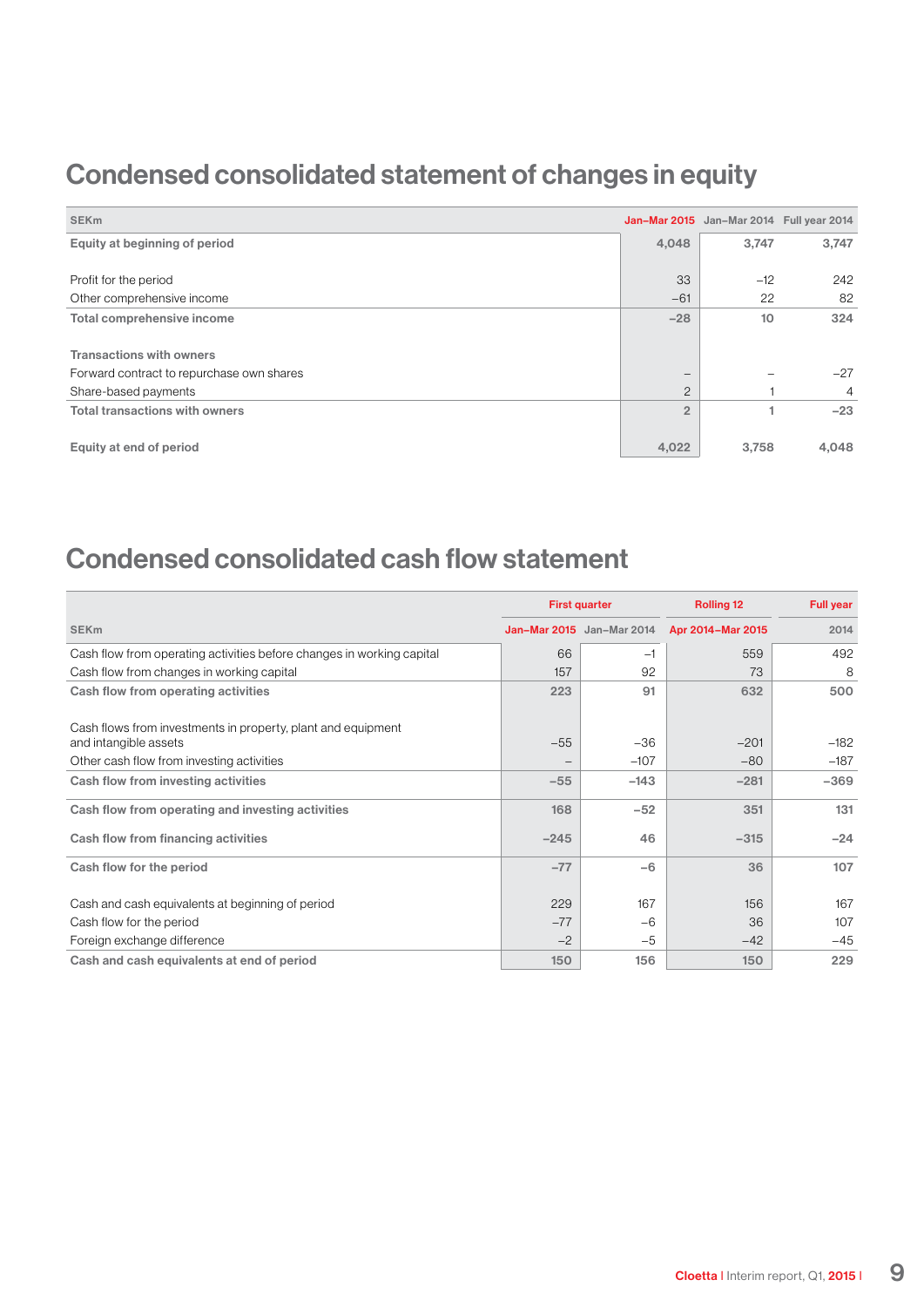## Condensed consolidated key figures

|                                                    | <b>First quarter</b> |                           | <b>Rolling 12</b> | <b>Full year</b> |
|----------------------------------------------------|----------------------|---------------------------|-------------------|------------------|
| <b>SEKm</b>                                        |                      | Jan-Mar 2015 Jan-Mar 2014 | Apr 2014-Mar 2015 | 2014             |
| Profit                                             |                      |                           |                   |                  |
| Net sales                                          | 1,313                | 1,193                     | 5,433             | 5,313            |
| Net sales, change, %                               | 10.1                 | 5.9                       | 9.6               | 8.6              |
| Organic net sales, change, %                       | 4.0                  | 0.6                       | n/a               | 1.0              |
| Gross margin, %                                    | 37.4                 | 35.5                      | 37.8              | 37.4             |
| Underlying EBITDA                                  | 161                  | 130                       | 867               | 836              |
| Underlying EBITDA margin, %                        | 12.5                 | 10.5                      | 16.0              | 15.7             |
| Depreciation                                       | $-55$                | $-47$                     | $-206$            | $-198$           |
| Amortisation                                       | $-1$                 | $-1$                      | $-3$              | $-3$             |
| <b>Underlying EBIT</b>                             | 107                  | 81                        | 661               | 635              |
| Underlying EBIT margin, %                          | 8.3                  | 6.6                       | 12.2              | 11.9             |
| Operating profit (EBIT)                            | 90                   | 52                        | 615               | 577              |
| Operating profit margin (EBIT), %                  | 6.9                  | 4.4                       | 11.3              | 10.9             |
| Profit margin, %                                   | 3.2                  | 0.2                       | 7.0               | 6.4              |
| <b>Financial position</b>                          |                      |                           |                   |                  |
| Working capital                                    | 657                  | 673                       | 657               | 819              |
| Capital expenditure                                | $-55$                | $-36$                     | $-205$            | $-186$           |
| Net debt                                           | 3,118                | 3,304                     | 3,118             | 3,308            |
| Capital employed                                   | 7,790                | 7,537                     | 7,790             | 8,041            |
| Return on capital employed, % (Rolling 12 months)  | 8.1                  | 5.8                       | 8.1               | 7.5              |
| Equity/assets ratio, %                             | 41.7                 | 40.5                      | 41.7              | 40.6             |
| Net debt/equity ratio, %                           | 77.5                 | 87.9                      | 77.5              | 81.7             |
| Return on equity, % (Rolling 12 months)            | 7.1                  | 5.7                       | 7.1               | 6.0              |
| Equity per share, SEK                              | 13.9                 | 13.0                      | 13.9              | 14.0             |
| Net debt/EBITDA, x (Rolling 12 months)             | 3.60                 | 4.47                      | 3.60              | 3.97             |
| <b>Cash flow</b>                                   |                      |                           |                   |                  |
| Cash flow from operating activities                | 223                  | 91                        | 632               | 500              |
| Cash flow from investing activities                | $-55$                | $-143$                    | $-281$            | $-369$           |
| Cash flow after investments                        | 168                  | $-52$                     | 351               | 131              |
| Cash conversion, %                                 | 65.8                 | 72.3                      | 76.4              | 77.8             |
| Cash flow from operating activities per share, SEK | 0.8                  | 0.3                       | 2.2               | 1.7              |
| <b>Employees</b>                                   |                      |                           |                   |                  |
| Average number of employees                        | 2,462                | 2,410                     | 2,436             | 2.533            |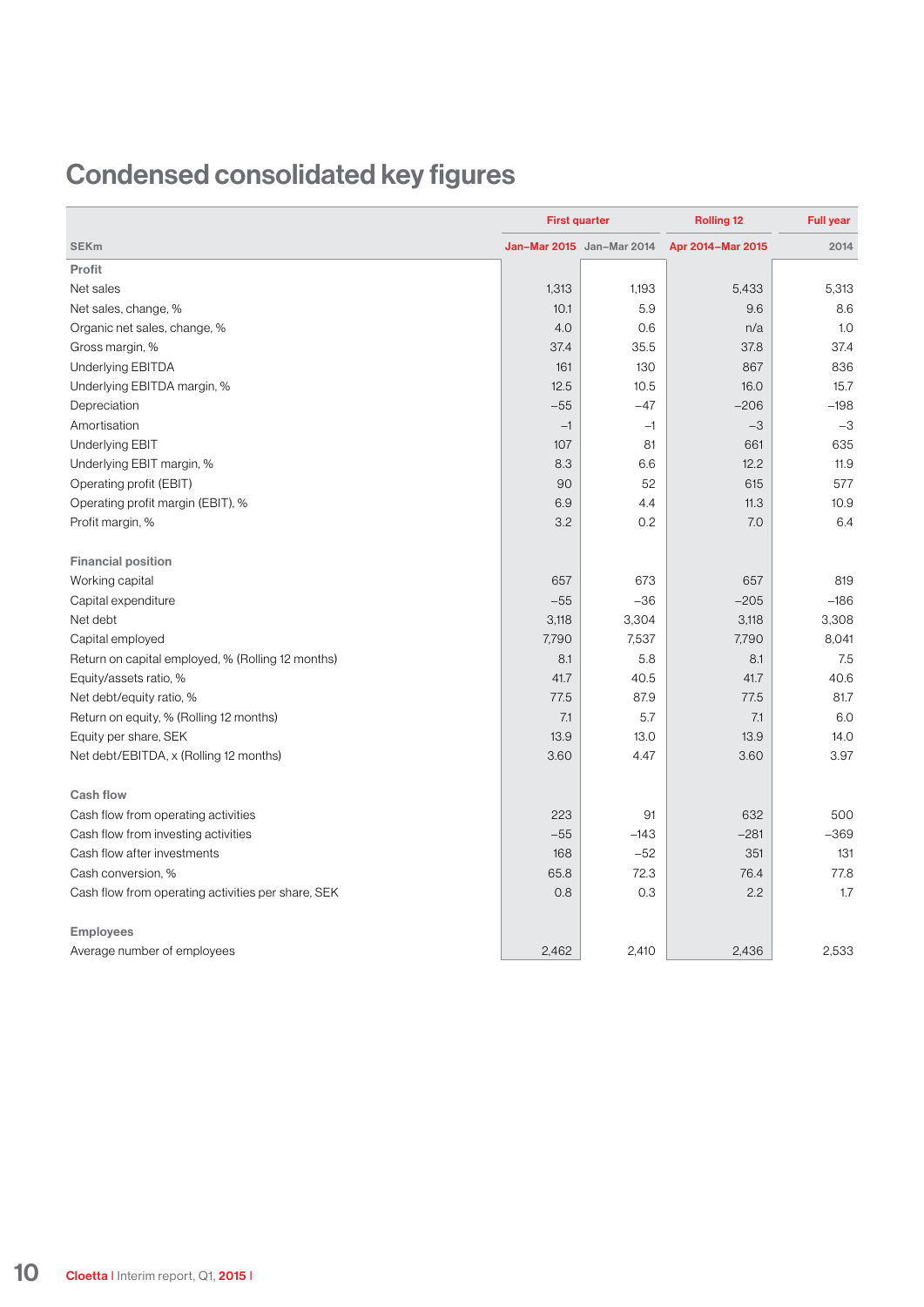## Condensed consolidated quarterly data

| <b>SEKm</b>                                                                                   | Q1 2015     | Q4 2014      | Q3 2014      | Q2 2014      | Q1 2014                 | Q4 2013        | Q3 2013      | Q2 2013 | Q1 2013        |
|-----------------------------------------------------------------------------------------------|-------------|--------------|--------------|--------------|-------------------------|----------------|--------------|---------|----------------|
| <b>Profit and loss account</b>                                                                |             |              |              |              |                         |                |              |         |                |
| Net sales                                                                                     | 1,313       | 1,579        | 1,303        | 1,238        | 1,193                   | 1,441          | 1,194        | 1,131   | 1,127          |
| Cost of goods sold                                                                            | $-822$      | $-983$       | $-803$       | $-770$       | $-769$                  | $-939$         | $-741$       | $-696$  | $-705$         |
| <b>Gross profit</b>                                                                           | 491         | 596          | 500          | 468          | 424                     | 502            | 453          | 435     | 422            |
| Other income                                                                                  | $\mathbf 0$ | $\mathbf{1}$ | 3            | $\mathbf{1}$ | $\circ$                 | $\overline{O}$ | $\mathbf{2}$ | 3       | $\overline{7}$ |
| Selling expenses                                                                              | $-245$      | $-237$       | $-195$       | $-257$       | $-203$                  | $-219$         | $-197$       | $-228$  | $-206$         |
| General and administrative expenses                                                           | $-156$      | $-98$        | $-130$       | $-127$       | $-169$                  | $-108$         | $-127$       | $-156$  | $-165$         |
| <b>Operating profit</b>                                                                       | 90          | 262          | 178          | 85           | 52                      | 175            | 131          | 54      | 58             |
| Exchange gains/losses on<br>borrowings and cash and cash<br>equivalents in foreign currencies | 6           | $-14$        | 7            | $-3$         | $-1$                    | $-5$           | 34           | $-78$   | 37             |
| Other financial income                                                                        | $\mathbf 0$ | $\mathbf 0$  | $\mathbf{1}$ | $\sqrt{2}$   | $\mathbf{1}$            | $\sqrt{2}$     | $\mathbf{2}$ | 11      | 9              |
| Other financial expenses                                                                      | $-54$       | $-57$        | $-60$        | $-65$        | $-50$                   | $-45$          | $-66$        | $-54$   | $-55$          |
| <b>Net financial items</b>                                                                    | $-48$       | $-71$        | $-52$        | $-66$        | $-50$                   | $-48$          | $-30$        | $-121$  | $-9$           |
| Profit/loss before tax                                                                        | 42          | 191          | 126          | 19           | $\overline{\mathbf{c}}$ | 127            | 101          | $-67$   | 49             |
| Income tax expense                                                                            | $-9$        | $-33$        | $-39$        | $-10$        | $-14$                   | 59             | $-15$        | 23      | $-13$          |
| Profit/loss for the period                                                                    | 33          | 158          | 87           | $\mathsf g$  | $-12$                   | 186            | 86           | $-44$   | 36             |
| Profit/loss for the period attributable to:                                                   | 33          | 158          | 87           | 9            | $-12$                   | 186            | 86           |         | 36             |
| Owners of the Parent Company                                                                  |             |              |              |              |                         |                |              | $-44$   |                |
| <b>Key figures</b>                                                                            |             |              |              |              |                         |                |              |         |                |
| Underlying EBIT                                                                               | 107         | 244          | 200          | 110          | 81                      | n/a            | n/a          | n/a     | n/a            |
| Underlying EBITDA                                                                             | 161         | 298          | 249          | 159          | 130                     | n/a            | n/a          | n/a     | n/a            |
| Return on equity, % (Rolling 12 months)                                                       | 7.1         | 6.0          | 7.0          | 7.0          | 5.7                     | 7.0            | 6.7          | 4.6     | 2.5            |
| Equity per share, SEK                                                                         | 13.9        | 14.0         | 13.3         | 13.2         | 13.0                    | 13.0           | 12.0         | 11.9    | 11.4           |
| Net debt/EBITDA,<br>x (Rolling 12 months)                                                     | 3.60        | 3.97         | 4.30         | 4.55         | 4.47                    | 4.19           | 4.40         | 4.68    | 4.59           |
| Cash flow from operating<br>activities per share, SEK                                         | 0.8         | 1.0          | 0.3          | 0.2          | 0.3                     | 0.4            | 0.2          | $-0.1$  | $-0.1$         |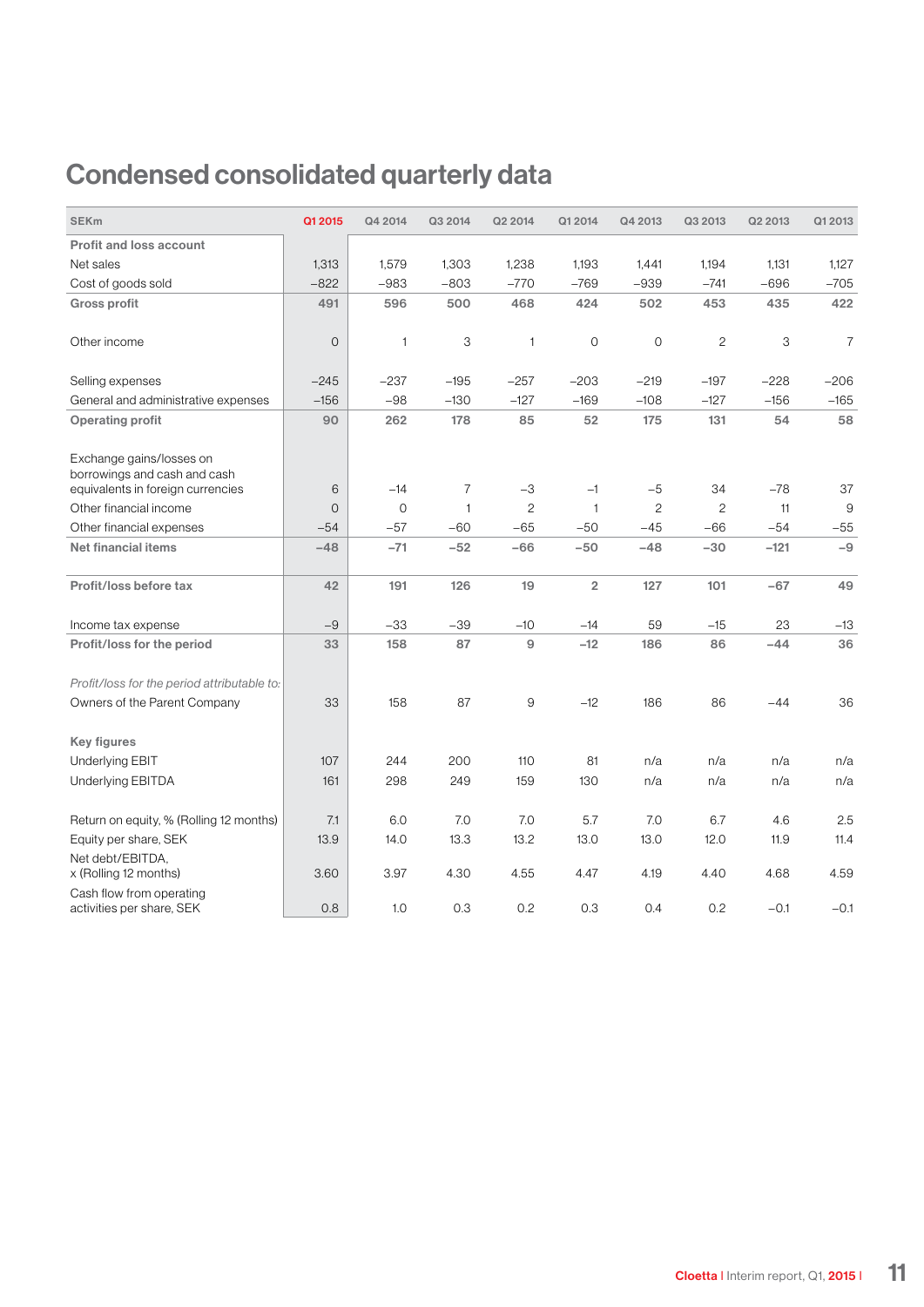# Parent Company

### Summary parent company profit and loss accounts

|                                     | <b>First quarter</b> |              | <b>Rolling 12</b> | <b>Full year</b><br>2014 |  |
|-------------------------------------|----------------------|--------------|-------------------|--------------------------|--|
| <b>SEKm</b>                         | <b>Jan-Mar 2015</b>  | Jan-Mar 2014 | Apr 2014-Mar 2015 |                          |  |
| Net sales                           | 18                   | 24           | 82                | 88                       |  |
| Gross profit                        | 18                   | 24           | 82                | 88                       |  |
| Other income                        |                      | $\circ$      | $\circ$           | $\mathbf 0$              |  |
| General and administrative expenses | $-28$                | $-29$        | $-103$            | $-104$                   |  |
| <b>Operating loss</b>               | $-10$                | $-5$         | $-21$             | $-16$                    |  |
| Net financial items                 | $-11$                | $-7$         | $-12$             | $-8$                     |  |
| Loss before tax                     | $-21$                | $-12$        | $-33$             | $-24$                    |  |
| Income tax                          | $\overline{4}$       | 3            | 6                 | 5                        |  |
| Loss for the period                 | $-17$                | $-9$         | $-27$             | 19                       |  |

Loss for the period corresponds to comprehensive income for the period.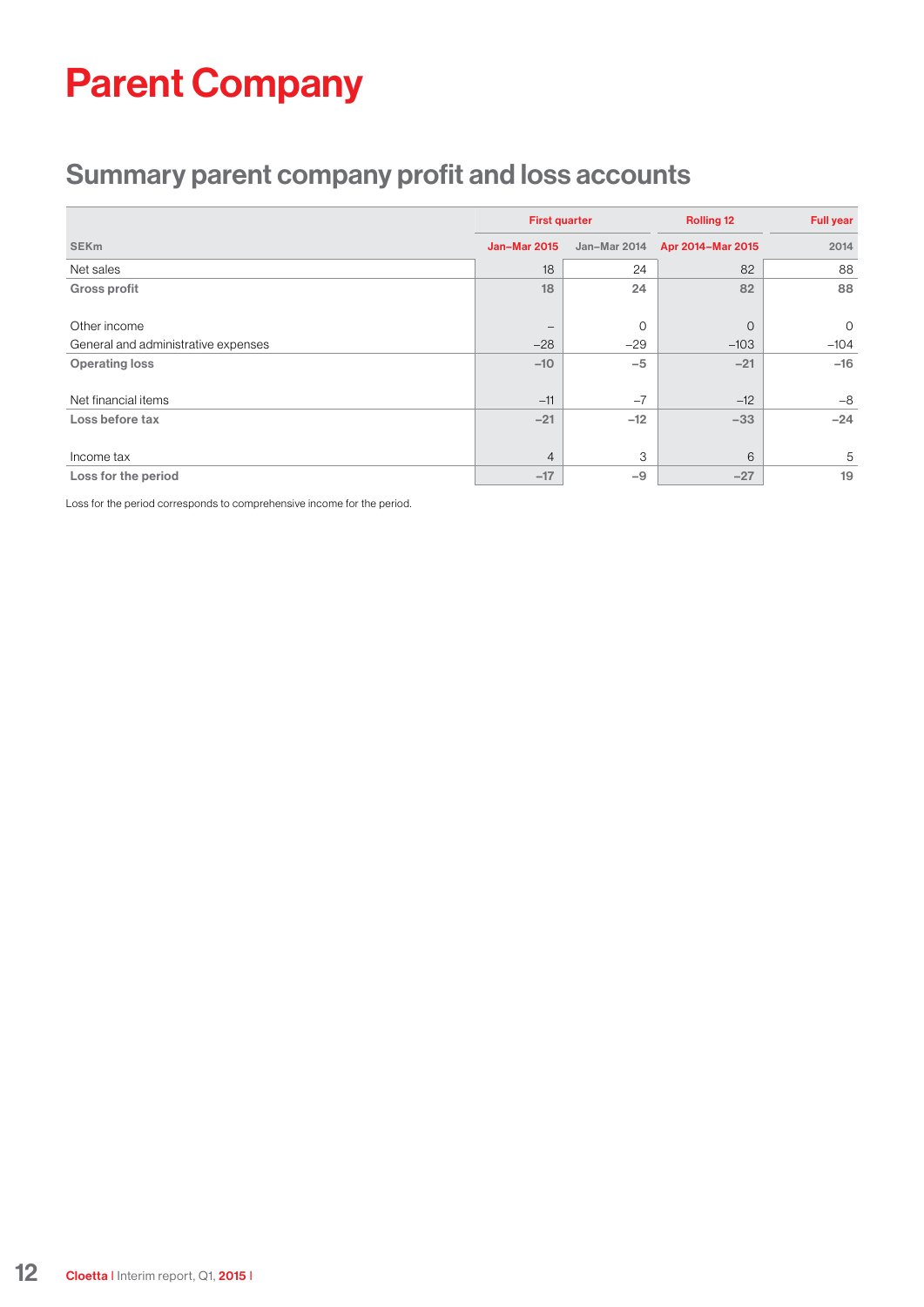### Summary parent company balance sheet

| <b>SEK<sub>m</sub></b>               | 31 Mar 2015 | 31 Mar 2014 | 31 Dec 2014  |
|--------------------------------------|-------------|-------------|--------------|
| <b>ASSETS</b>                        |             |             |              |
| Non-current assets                   | 5,189       | 5,166       | 5,184        |
| <b>Current assets</b>                | 44          | 113         | 62           |
|                                      |             |             |              |
| <b>TOTAL ASSETS</b>                  | 5,233       | 5,279       | 5,246        |
| <b>EQUITY AND LIABILITIES</b>        |             |             |              |
| Equity                               | 4,190       | 4,213       | 4,205        |
| <b>Non-current liabilities</b>       |             |             |              |
|                                      |             |             |              |
| <b>Borrowings</b>                    | 991         | 986         | 990          |
| Derivative financial instruments     | 12          | 0           | 11           |
| Provisions                           |             | 1           | $\mathbf{1}$ |
| <b>Total non-current liabilities</b> | 1,004       | 987         | 1,002        |
| <b>Current liabilities</b>           |             |             |              |
| Derivative financial instruments     | 12          | $\circ$     | 9            |
| <b>Current liabilities</b>           | 27          | 79          | 30           |
|                                      |             |             |              |
| <b>Total current liabilities</b>     | 39          | 79          | 39           |
| <b>TOTAL EQUITY AND LIABILITIES</b>  | 5,233       | 5,279       | 5,246        |
|                                      |             |             |              |
| Pledged assets                       | 4,623       | 4,623       | 4,623        |
| Contingent liabilities               | 2,958       | 3,170       | 3,219        |

### Parent company statement of changes in equity

| <b>SEK<sub>m</sub></b>                | <b>Jan-Mar 2015</b> | Jan-Mar 2014 | Jan-Dec 2014 |
|---------------------------------------|---------------------|--------------|--------------|
| Equity at beginning of period         | 4,205               | 4,221        | 4,221        |
|                                       |                     |              |              |
| Loss for the period                   | $-17$               | $-9$         | $-19$        |
| Total comprehensive income            | $-17$               | $-9$         | $-19$        |
|                                       |                     |              |              |
| <b>Transactions with owners</b>       |                     |              |              |
| Share-based long-term incentive plan  | $\overline{2}$      |              | 3            |
| <b>Total transactions with owners</b> | $\overline{2}$      |              | 3            |
|                                       |                     |              |              |
| Equity at end of period               | 4,190               | 4.213        | 4.205        |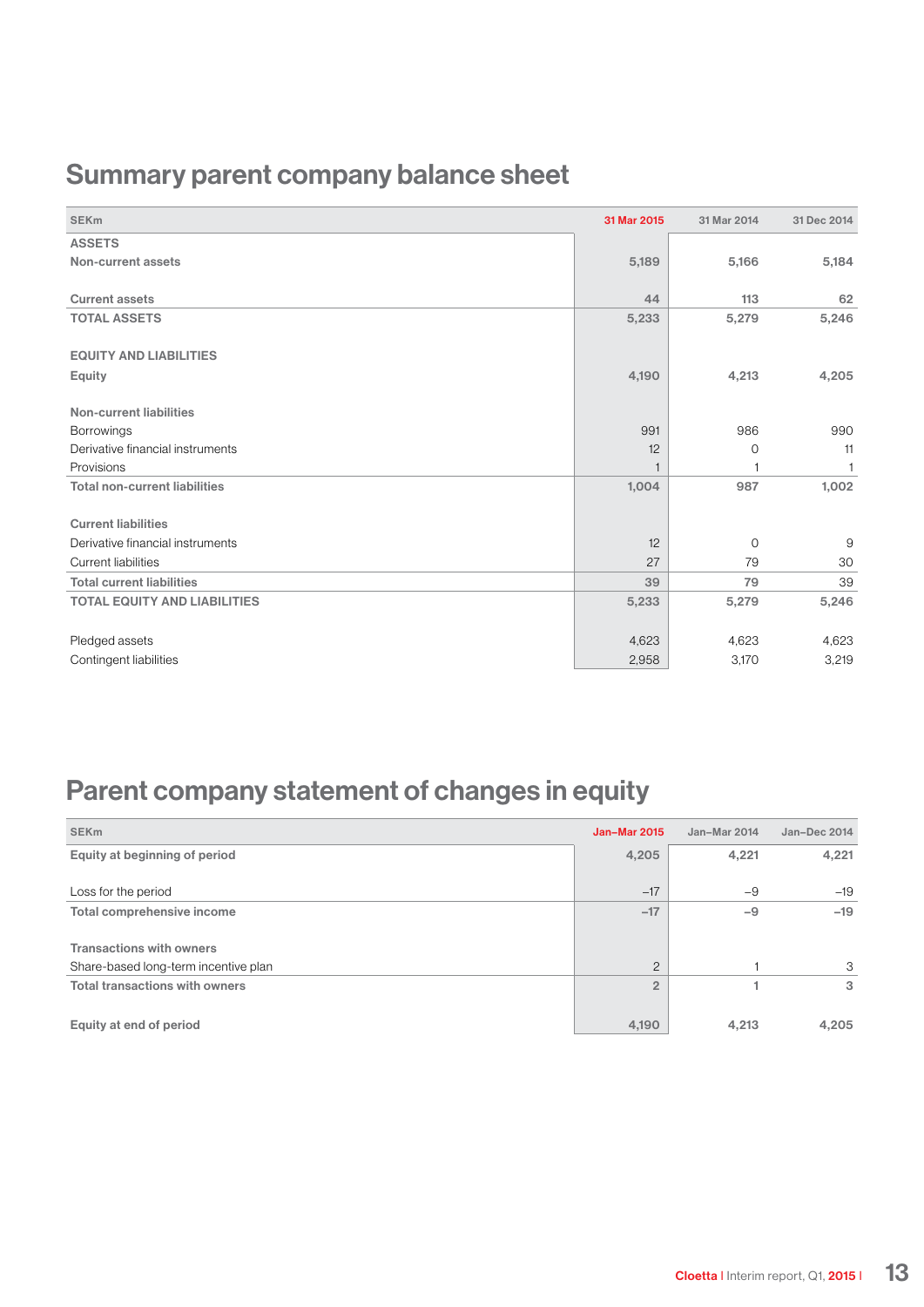# Disclosures, risk factors and accounting policies

#### **Disclosures**

#### Parent Company

Cloetta AB's primary activities include head office functions such as group-wide management and administration. The comments below refer to the period from 1 January to 31 March 2015. Net sales in the Parent Company reached SEK 18m (24) and referred mainly to intra-group services. Operating profit was SEK –10m (–5). Net financial items totalled SEK –11m (–7). Profit before tax was SEK –21m (–12) and profit after tax was SEK –17m (–9). Cash and cash equivalents and short-term investments amounted to SEK 0m (0).

#### The Cloetta share

Cloetta's class B share is listed on Nasdaq Stockholm, Mid Cap. During the period from 1 January to 31 March 2015, a total of 51,722,942 shares were traded for a combined value of SEK 1,271m, equal to around 19 per cent of the total number of class B shares at the end of the period.

The highest quoted bid price during the period from 1 January to 31 March 2015 was SEK 26.60 (12 February) and the lowest was SEK 22.40 (7 January). The share price on 31 March 2015 was SEK 25.30 (last price paid).

During the period from 1 January to 31 March 2015, the Cloetta share rose by 11 per cent while the Nasdaq OMX Stockholm PI index rose by 15 per cent.

Cloetta's share capital at 31 March 2015 amounted to SEK 1,443,096,495. The total number of shares is 288,619,299, consisting of 9,861,614 class A shares and 278,757,685 class B shares, equal to a quota value of SEK 5 per share.

#### **Shareholders**

On 31 March 2015 Cloetta AB had 13,733 shareholders. The largest shareholder was AB Malfors Promotor with a holding corresponding to 41.3 per cent of the votes and 23.2 per cent of the share capital in the company. AMF was the second largest shareholder with 9.3 per cent of the votes and 12.2 per cent of the share capital. The third largest shareholder was Threadneedle Investment Funds with 3.1 per cent of the votes and 4.0 per cent of the share capital.

Institutional investors held 90.7 per cent of the votes and 87.9 per cent of the share capital. Foreign shareholders held 20.6 per cent of the votes and 27.0 per cent of the share capital.

#### Related party transactions

The Parent Company has related party transactions with subsidiaries in the Group. The majority of such transactions refer to the sale of services, which for the period from 1 January to 31 March 2015 amounted to SEK 18m (24), equal to 100 per cent (100) of the period's total sales.

At 31 March 2015 the Parent Company's receivables from subsidiaries amounted to SEK 594m (648) and liabilities to subsidiaries amounted to SEK 11m (40). Transactions with related parties are priced on market-based terms. The Group Management, Board of Directors and key employees are considered to be related parties. Remuneration of these parties are in compliance with the remuneration policy. Total costs related to the Long-Term Incentive Plan (LTI) for 2013 and 2014 that were recognised in the first quarter amounted to SEK 2.5m (1.5), of which SEK 1.1m (0.4) is related to Group Management.

The Parent Company had no transactions with other related parties.

#### Taxes

In the first quarter, some minor amounts of international tax rate differences and non-deductible expenses impacted the effective tax rate for the Group. Cloetta's deferred tax balances have been calculated according to the enacted tax rates.

#### Risk factors and uncertainties

Cloetta is an internationally active company that is exposed to a number of market and financial risks. All identified risks are monitored continuously and, if needed, risk mitigating measures are taken to limit their impact. The most relevant risk factors and uncertainties are described in the annual report for 2014 and consist of industry- and market-related risks, operational risks and financial risks. Compared to the annual report for 2014, which was published on 12 March 2015, no new risks have been identified.

#### Accounting policies

The consolidated financial statements are in accordance with the International Financial Reporting Standards (IFRS) established by the International Accounting Standards Board (IASB) and the interpretations issued by the IFRS Interpretations Committee (IFRIC) which have been endorsed by the European Commission for application in the EU. The applied standards and interpretations are those that were in force and had been endorsed by the EU at 1 January 2015. Furthermore, the Swedish Financial Reporting Board's recommendation RFR 1, Supplementary Accounting Rules for Groups, has been applied. The consolidated interim report is presented compliant with IAS 34, Interim Financial Reporting, and in compliance with the relevant provisions in the Swedish Annual Accounts Act and the Swedish Securities Market Act. The interim report for the Parent Company has been prepared in accordance with the Swedish Annual Accounts Act and the Swedish Securities Market Act, which are consistent with the provisions in recommendation RFR 2, Accounting for Legal Entities.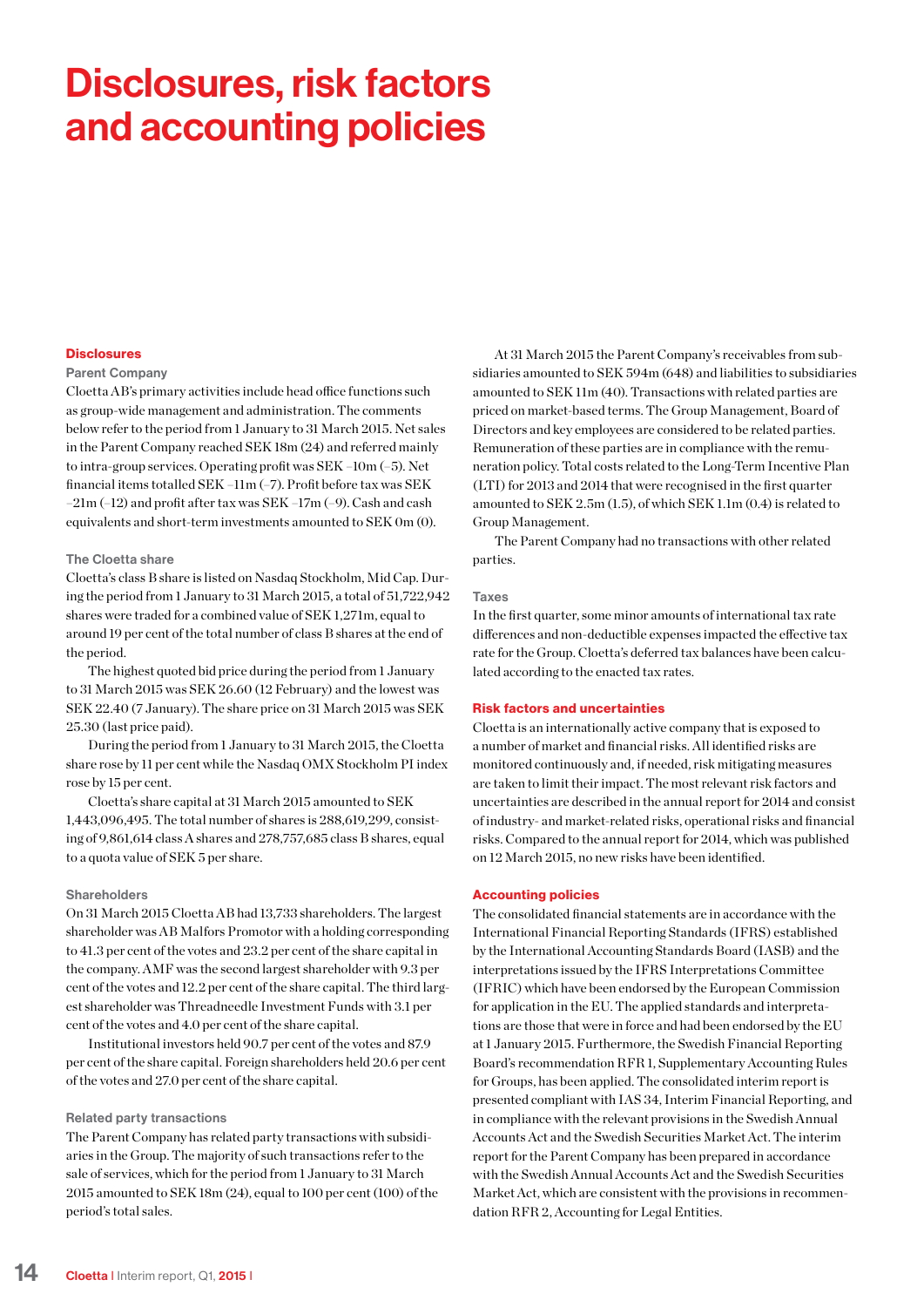The same accounting and valuation methods have been applied as in the most recent published annual report, except for amendments to standards that are effective for annual periods beginning on 1 January 2015 that have not already been applied in preparing the 2014 consolidated financial statements. The changes in these standards have not had any impact on recognition or measurement or the financial reporting disclosure requirements.

#### Fair value measurement

The only items recognised at fair value after initial recognition are the interest rate swaps and forward foreign currency contracts categorised at level 2 of the fair value hierarchy in all periods presented and the contingent earn-out consideration related to the acquisition of FTF Sweets Ltd., Alrifai Nutisal AB (currently known as Cloetta Nutisal AB) and the contingent consideration arising from the option agreement for Aran Candy Ltd. categorised at level 3, as well as assets held for sale, in cases where the fair value less cost to sell is below the carrying amount. The fair values of financial assets (loans and receivables) and liabilities measured at amortised cost are approximately equal to their carrying amounts. The fair value of financial assets and liabilities for measurement purposes is estimated by discounting the future contractual cash flows at the current market interest rate that is available to the Group for similar financial instruments. The fair value measurements by level according to the fair value measurement hierarchy are as follows:

- w Quoted prices (unadjusted) in active markets for identical assets or liabilities (level 1).
- $\bullet$  Inputs other than quoted prices included within level 1 that are observable for the asset or liability, either directly (that is, as prices) or indirectly (that is, derived from prices) (level 2).
- $\bullet$  Inputs for the asset or liability that are not based on observable market data (that is, unobservable inputs) (level 3).

The following table presents the Group's assets and liabilities that were measured at fair value at 31 March 2015

| <b>SEK<sub>m</sub></b>                              | Level 1 Level 2 Level 3 |     | <b>Total</b> |
|-----------------------------------------------------|-------------------------|-----|--------------|
| Assets                                              |                         |     |              |
| Assets at fair value through<br>profit or loss      |                         |     |              |
| - Non-current assets measured at<br>fair value      |                         | 16  | 16           |
| - Forward foreign currency contracts                | 8                       |     | 8            |
| <b>Total assets</b>                                 | 8                       | 16  | 24           |
| Liabilities                                         |                         |     |              |
| Liabilities at fair value through<br>profit or loss |                         |     |              |
| - Interest rate swaps                               | 29                      |     | 29           |
| - Contingent considerations                         |                         | 150 | 150          |
| <b>Total liabilities</b>                            | 29                      | 150 | 179          |

The non-current assets measured at fair value at 31 March 2015 consisted of the land and building in Zola Predosa, Italy.

The following table presents the Group's assets and liabilities that were measured at fair value at 31 December 2014

| <b>SEK<sub>m</sub></b>                         | Level 1 Level 2 Level 3 |     | <b>Total</b> |
|------------------------------------------------|-------------------------|-----|--------------|
| <b>Assets</b>                                  |                         |     |              |
| Assets at fair value through<br>profit or loss |                         |     |              |
| - Non-current assets measured at               |                         |     |              |
| fair value                                     |                         | 16  | 16           |
| - Forward foreign currency contracts           | 2                       |     | 2            |
| <b>Total assets</b>                            | $\overline{2}$          | 16  | 18           |
|                                                |                         |     |              |
| Liabilities                                    |                         |     |              |
| Liabilities at fair value through              |                         |     |              |
| profit or loss                                 |                         |     |              |
| - Interest rate swaps                          | 27                      |     | 27           |
| - Contingent considerations                    |                         | 147 | 147          |
| <b>Total liabilities</b>                       | 27                      | 147 | 174          |

The following table presents the Group's assets and liabilities that were measured at fair value at 31 March 2014

| <b>SEK<sub>m</sub></b>                              | Level 1 Level 2 Level 3 |     | <b>Total</b> |
|-----------------------------------------------------|-------------------------|-----|--------------|
| <b>Assets</b>                                       |                         |     |              |
| Assets at fair value through<br>profit or loss      |                         |     |              |
| - Non-current assets measured at<br>fair value      |                         | 67  | 67           |
| <b>Total assets</b>                                 |                         | 67  | 67           |
| Liabilities                                         |                         |     |              |
| Liabilities at fair value through<br>profit or loss |                         |     |              |
| - Interest rate swaps                               | 5                       |     | 5            |
| - Contingent considerations                         |                         | 115 | 115          |
| <b>Total liabilities</b>                            | 5                       | 115 | 120          |

Movements in financial instruments categorised at level 3 of the fair value hierarchy can be specified as follows

| <b>SEK<sub>m</sub></b>                                                                                                | Jan-Mar<br>2015 | Jan-Mar<br>2014 | <b>Full Year</b><br>2014 |
|-----------------------------------------------------------------------------------------------------------------------|-----------------|-----------------|--------------------------|
| Opening balance                                                                                                       | 147             | 2               | 2                        |
| Business combinations                                                                                                 |                 | 110             | 158                      |
| Remeasurements recognised in profit<br>and loss                                                                       |                 |                 |                          |
| - Unrealised interest on contingent<br>considerations recognised in other<br>financial expenses                       | 3               | З               | 14                       |
| - Unrealised remeasurements on<br>contingent considerations recog-<br>nised in general and administrative<br>expenses |                 |                 | $-27$                    |
| Remeasurements recognised in<br>other comprehensive income                                                            |                 |                 |                          |
| - Unrealised currency translation<br>differences                                                                      | ∩               | Ω               | Ω                        |
| <b>Closing balance</b>                                                                                                | 150             | 115             | 147                      |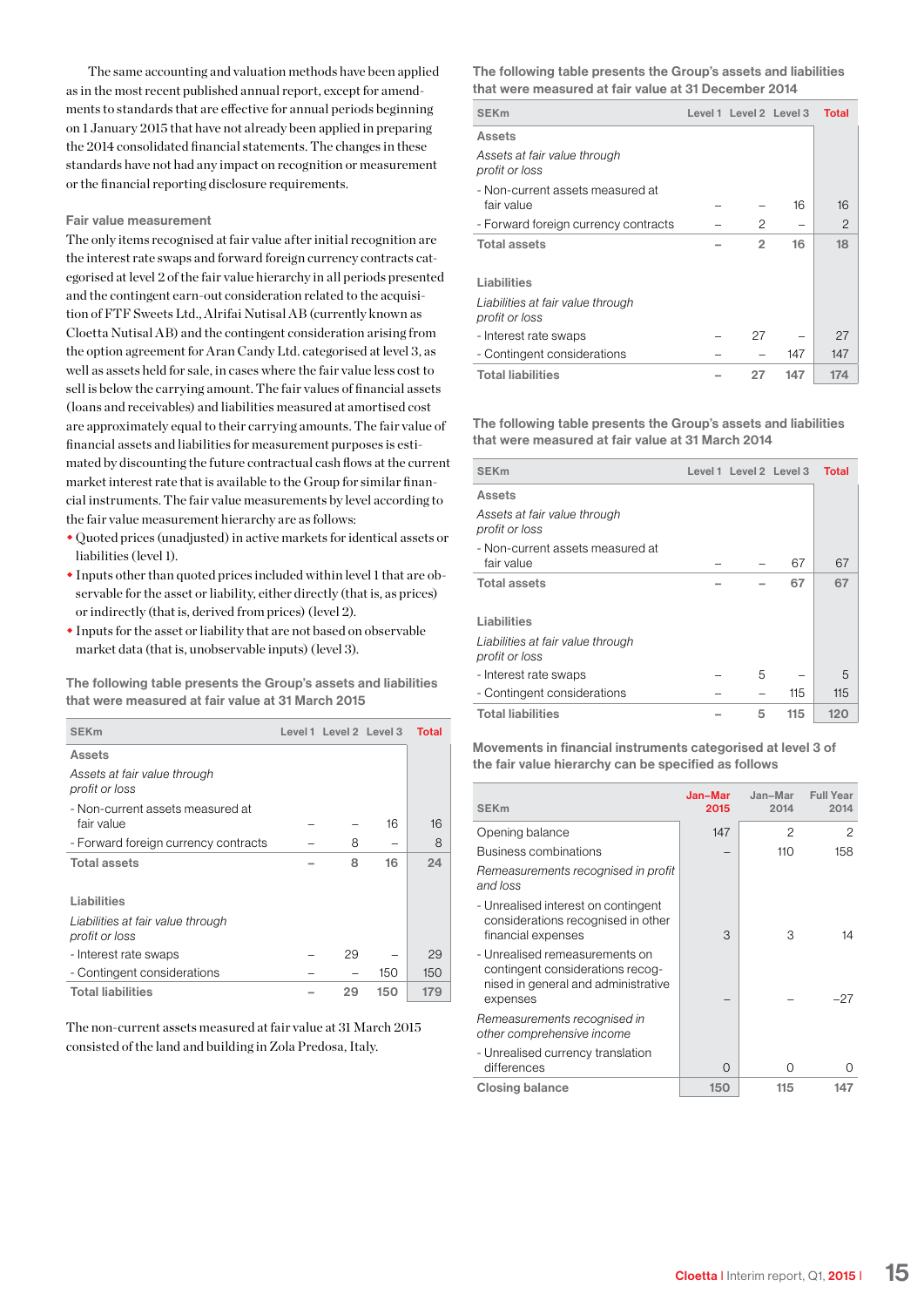No transfer between fair value hierarchy levels has occured during the financial year or the prior financial year.

The fair value of financial instruments that are not traded in an active market (for example, over-the-counter derivatives) is determined by using valuation techniques. These valuation techniques maximise the use of observable market data where it is available and rely as little as possible on entity-specific estimates. If all significant inputs required to determine the fair value of an instrument are observable, the instrument is included at level 2. The valuation of the instruments is based on quoted market prices, but the underlying swap amounts are based on the specific requirements of the Group. These instruments are therefore included at level 2. The fair value measurement of the contingent earn-out liability requires the use of significant unobservable inputs and is thereby categorised at level 3. The valuation techniques and inputs used to value financial instruments are:

- Quoted market prices or dealer quotes for similar instruments.
- $\cdot$  The fair value of interest rate swaps is calculated as the present value of the estimated future cash flows based on observable yield curves.
- $\bullet$  The fair value of forward foreign currency contracts is calculated using the difference between the exchange rate on the spot date with the contractually agreed upon exchange rates.
- $\bullet$  The fair value of the assets held for sale is based on valuations by external independent valuators.
- $\bullet$  Other techniques, such as discounted cash flow analysis, are used to determine the fair value of the remaining financial instruments.

The fixed assets measured at fair value are identified as a nonrecurring fair value measurement and are related to the assets held for sale. The assets are valued at fair value because the fair value less cost to sell is below the carrying amount.

The contingent earn-out liabilities are measured at fair value using a scenario model with an earn-out threshold, different results and related changes, and an applicable multiplier as input. These data are aligned with the earn-out contracts.

The inter-relationship between significant unobservable inputs and fair value measurement are:

- The estimated fair value of the contingent earn-out consideration would increase (decrease) if:
- the forecasted profit before indirect cost for 2015 and 2016 were higher (lower)
- $\bullet$  The estimated fair value of the contingent consideration arising from option agreements would increase (decrease) if:
	- the working capital at 31 December 2015 was higher (lower),
	- the cash balance at 31 December 2015 was higher (lower),
	- the adjusted gross profit for 2015 was higher (lower).

For the interest rate swaps, see the Financial Position paragraph on pages 3–4. For detailed information about the accounting policies, see Cloetta's annual report for 2014 at www.cloetta.com.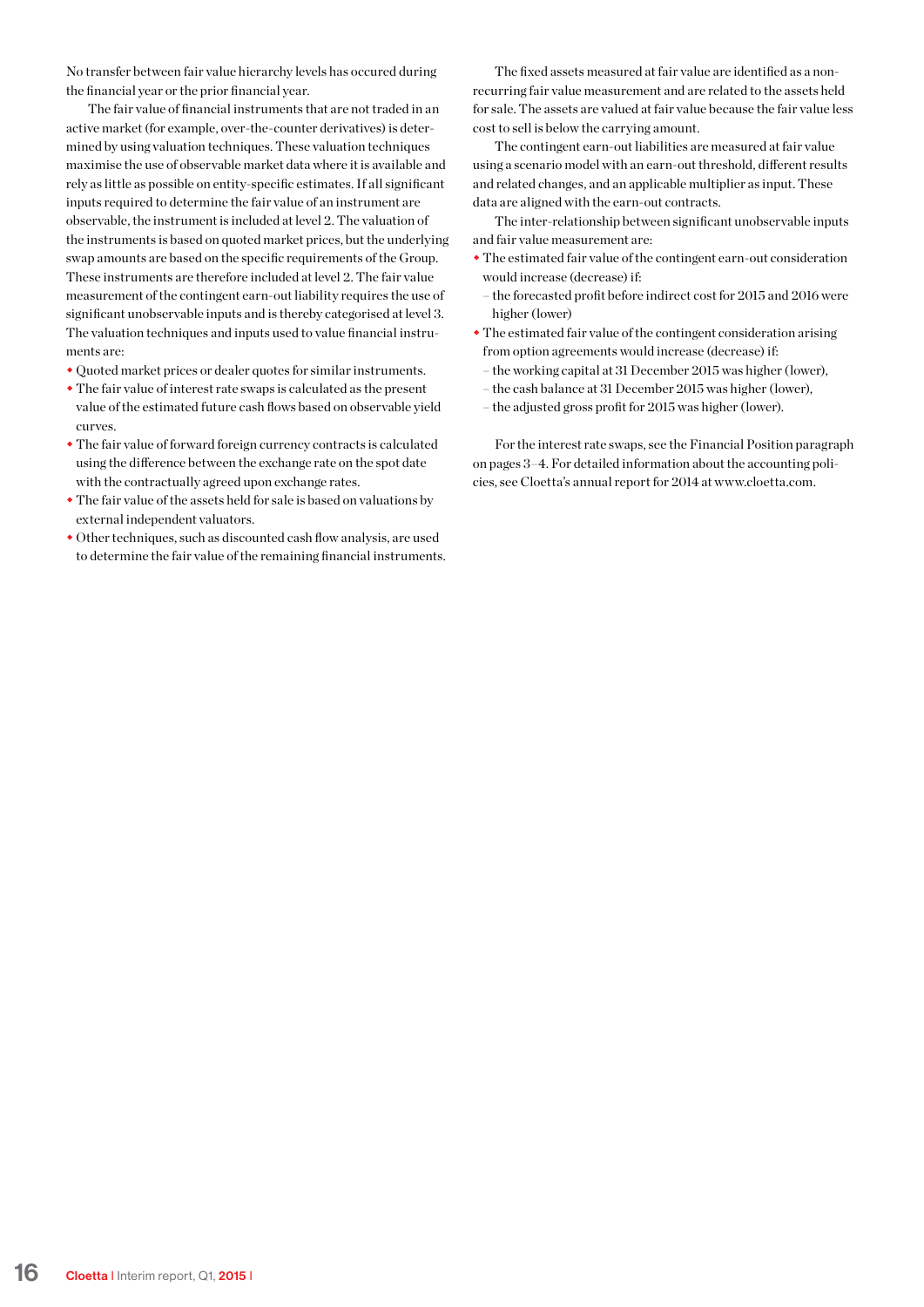### **Definitions**

| <b>General</b>                                                | All amounts in the tables are presented in SEK millions unless otherwise stated. All amounts in brackets () represent compa-<br>rable figures for the same period of the prior year, unless otherwise stated.                                                                                                                                                                                                                                                                                                                                                                                                                 |
|---------------------------------------------------------------|-------------------------------------------------------------------------------------------------------------------------------------------------------------------------------------------------------------------------------------------------------------------------------------------------------------------------------------------------------------------------------------------------------------------------------------------------------------------------------------------------------------------------------------------------------------------------------------------------------------------------------|
| <b>Margins</b>                                                |                                                                                                                                                                                                                                                                                                                                                                                                                                                                                                                                                                                                                               |
| <b>EBITDA</b> margin                                          | EBITDA expressed as a percentage of net sales.                                                                                                                                                                                                                                                                                                                                                                                                                                                                                                                                                                                |
| Gross margin                                                  | Net sales less cost of goods sold as a percentage of net sales.                                                                                                                                                                                                                                                                                                                                                                                                                                                                                                                                                               |
| Operating margin (EBIT margin)                                | Operating profit expressed as a percentage of net sales.                                                                                                                                                                                                                                                                                                                                                                                                                                                                                                                                                                      |
| Profit margin                                                 | Profit/loss before tax expressed as a percentage of net sales.                                                                                                                                                                                                                                                                                                                                                                                                                                                                                                                                                                |
| <b>Return</b>                                                 |                                                                                                                                                                                                                                                                                                                                                                                                                                                                                                                                                                                                                               |
| Cash conversion                                               | Underlying EBITDA less capital expenditures as a percentage of underlying EBITDA.                                                                                                                                                                                                                                                                                                                                                                                                                                                                                                                                             |
| Return on capital employed                                    | Operating profit plus financial income as a percentage of average capital employed.                                                                                                                                                                                                                                                                                                                                                                                                                                                                                                                                           |
| <b>Return on equity</b>                                       | Profit for the period as a percentage of total equity.                                                                                                                                                                                                                                                                                                                                                                                                                                                                                                                                                                        |
| <b>Capital structure</b>                                      |                                                                                                                                                                                                                                                                                                                                                                                                                                                                                                                                                                                                                               |
| Capital employed                                              | Total assets less interest-free liabilities (including deferred tax).                                                                                                                                                                                                                                                                                                                                                                                                                                                                                                                                                         |
| Equity/assets ratio                                           | Equity at the end of the period as a percentage of total assets.                                                                                                                                                                                                                                                                                                                                                                                                                                                                                                                                                              |
| Gross debt                                                    | Gross current and non-current borrowings including credit overdraft facility, derivative financial instruments and interest<br>payables.                                                                                                                                                                                                                                                                                                                                                                                                                                                                                      |
| Net debt                                                      | Gross debt less cash and cash equivalents.                                                                                                                                                                                                                                                                                                                                                                                                                                                                                                                                                                                    |
| Net debt/EBITDA ratio                                         | Net debt/EBITDA according to the credit facility agreement definition. Difference of Net debt in credit facility agreement<br>compared to the external Net debt-definition is that the definition in credit facility agreement includes the minimum contin-<br>gent earn-out consideration but excludes the financial derivative instruments. The EBITDA in the credit facility agreement<br>definition corresponds with the underlying EBITDA but is based on actual exchange rates and it includes the rolling twelve<br>months of the EBITDA of the acquired companies where the underlying EBITDA excludes these results. |
| Net debt/equity ratio                                         | Net debt at the end of the period divided by equity at the end of the period.                                                                                                                                                                                                                                                                                                                                                                                                                                                                                                                                                 |
| <b>Working capital</b>                                        | Total inventories and trade and other receivables adjusted for trade and other payables.                                                                                                                                                                                                                                                                                                                                                                                                                                                                                                                                      |
| Data per share                                                |                                                                                                                                                                                                                                                                                                                                                                                                                                                                                                                                                                                                                               |
| Earnings per share                                            | Profit for the period divided by the average number of shares.                                                                                                                                                                                                                                                                                                                                                                                                                                                                                                                                                                |
| <b>Other definitions</b>                                      |                                                                                                                                                                                                                                                                                                                                                                                                                                                                                                                                                                                                                               |
| <b>EBIT</b>                                                   | Operating profit or earnings before interest and taxes.                                                                                                                                                                                                                                                                                                                                                                                                                                                                                                                                                                       |
| <b>EBITDA</b>                                                 | Operating profit before depreciation and amortisation.                                                                                                                                                                                                                                                                                                                                                                                                                                                                                                                                                                        |
| Items affecting comparability                                 | Items affecting comparability are items of non-recurring nature, for example restructurings, impact from acquisitions and<br>exchange rate differences between actual and constant rate."                                                                                                                                                                                                                                                                                                                                                                                                                                     |
| Net sales, change                                             | Net sales as a percentage of net sales in the comparative period of the previous year.                                                                                                                                                                                                                                                                                                                                                                                                                                                                                                                                        |
| Underlying EBIT, EBIT margin,<br><b>EBITDA, EBITDA margin</b> | Based on constant exchange rates, the current group structure and excluding items affecting comparability related to<br>restructurings.                                                                                                                                                                                                                                                                                                                                                                                                                                                                                       |

### **Glossary**

| <b>Factory restructurings /</b> | Due to excess capacity, Cloetta closed factories in Sweden, Denmark and Finland during 2012/2013. In 2014 the factory in                       |
|---------------------------------|------------------------------------------------------------------------------------------------------------------------------------------------|
| restructurings                  | Gävle was closed and its production was moved to Ljungsbro, Sweden, and Levice, Slovakia.                                                      |
| <b>Pick &amp; Mix concept</b>   | Cloetta's range of candy (Godisfavoriter) and natural snacks (Natursnacks) at Coop Sweden that are picked and mixed by<br>the consumer itself. |

### Exchange rates

|                    | 31 Mar 2015 | 31 Mar 2014 | 31 Dec 2014 |
|--------------------|-------------|-------------|-------------|
| EUR, average       | 9.3792      | 8.8726      | 9.1051      |
| EUR, end of period | 9.2795      | 8.9430      | 9.3829      |
| NOK, average       | 1.0744      | 1.0616      | 1.0882      |
| NOK, end of period | 1.0642      | 1.0827      | 1.0439      |
| GBP, average       | 12.6410     | 10.7170     | 11.3118     |
| GBP, end of period | 12.7923     | 10.7955     | 12.0340     |
| DKK, average       | 1.2590      | 1.1890      | 1.2215      |
| DKK, end of period | 1.2424      | 1.1980      | 1.2604      |